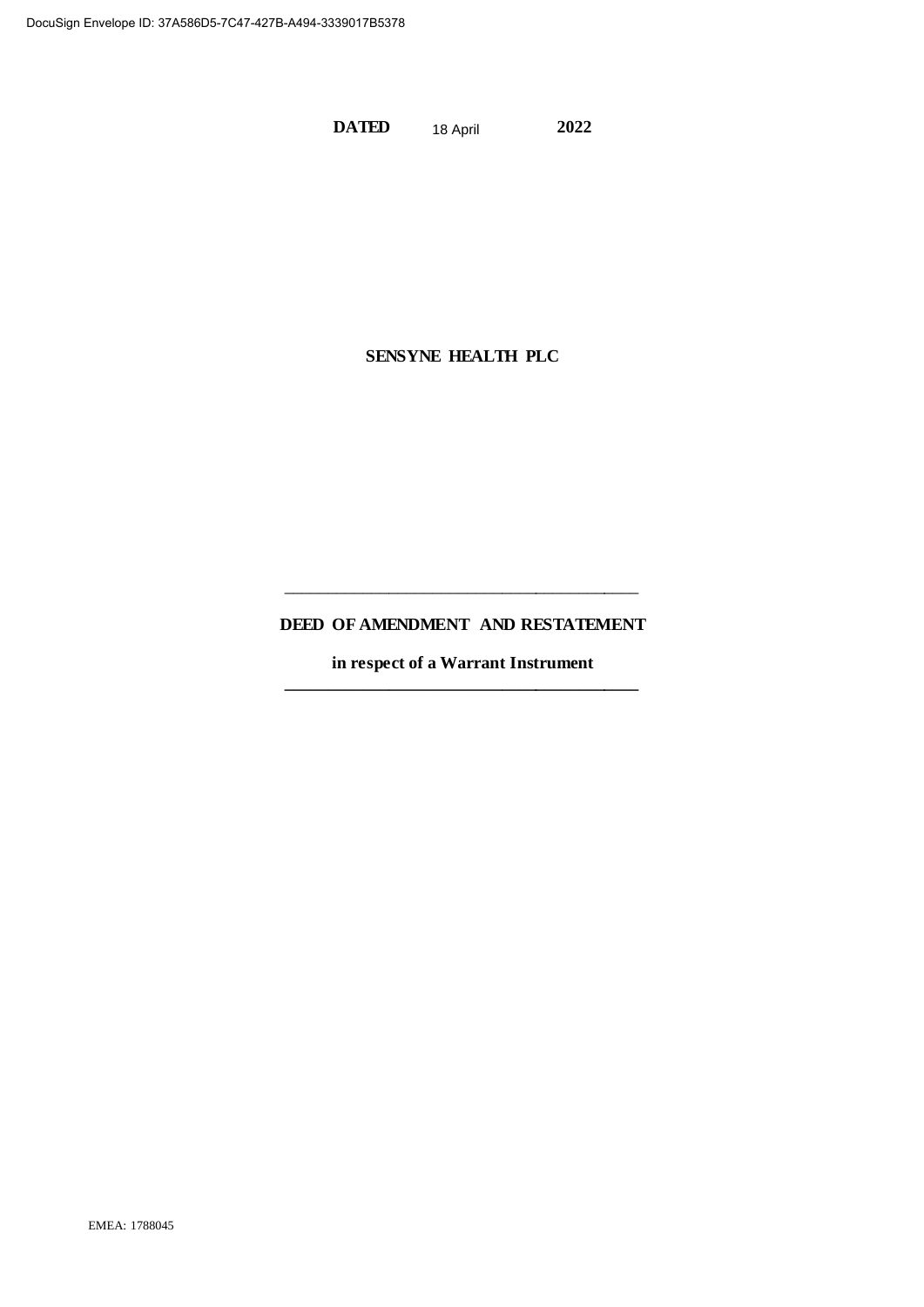**THIS DEED POLL** is dated <sup>18 April</sup> 2022 and is made by 18 April

**SENSYNE HEALTH PLC**, registered in England and Wales with company number 11425451 whose registered office is at John Eccles House Robert Robinson Avenue Oxford Science Park Oxford Oxfordshire OX4 4GP (the "**Company**").

### **BACKGROUND:**

- (A) The Company executed a warrant instrument on 26 January 2022 constituting warrants to subscribe for Ordinary Shares (the "**Original Instrument**").
- (B) The Company now proposes to amend and restate the Original Instrument in accordance with the terms of this Deed.
- (C) As required by the terms of the Original Instrument, the written consent of the Warrantholders has been received by the Company assenting to the modifications to the Original Instrument as set out in the Restated Instrument.

### **OPERATIVE TERMS:**

### **1. DEFINITIONS AND INTERPRETATION**

1.1. All capitalised terms used but not defined in this Deed shall have the meaning ascribed to them in the Original Instrument. In addition, the definitions below apply in this Deed:

"**Original Instrument**": has the meaning in Recital (A).

"**Restated Instrument**": means the Original Instrument as amended and restated by this Deed in the form set out in Schedule 1.

"**Restatement Date**": means the date of this Deed.

- 1.2. In this Deed:
	- 1.2.1. any reference to a "clause" or "Schedule" is, unless the context otherwise requires, a reference to a clause or Schedule of this Deed; and
	- 1.2.2. clause and Schedule headings are for ease of reference only.
- 1.3. The Schedules form part of this Deed and shall have effect as if set out in the body of this Agreement. Any reference to this Deed includes the Schedules.

### **2. RESTATEMENT OF THE ORIGINAL INSTRUMENT**

The Original Instrument is hereby amended and restated in the form set out in Schedule 1 with effect as and from the Restatement Date so that the rights and obligations of the parties to the Original Instrument shall, on and from that date, be governed by and construed in accordance with the Restated Instrument.

### **3. INCORPORATION OF TERMS**

The provisions of clause 1 (*Interpretation)* and clause 7 (*Governing Law*) of the Original Instrument, and paragraph 9 (*Notices*) of schedule 2 to the Original Instrument, shall apply to this Deed and have effect as if set out *mutatis mutandis* in this Deed as if references in those clauses and paragraph to "this Deed" are references to this Deed.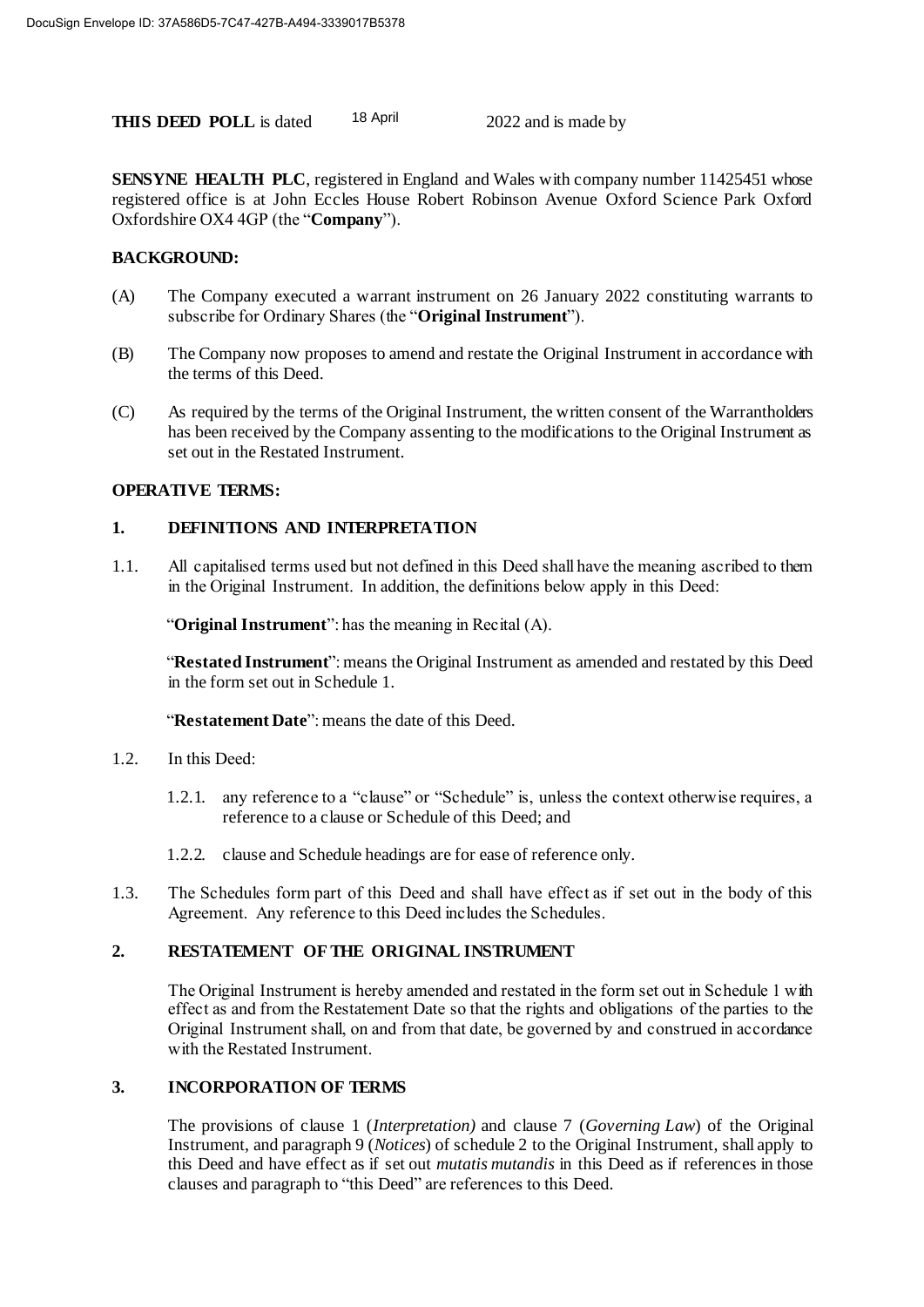#### **SIGNATURE PAGE TO DEED OF AMENDMENT**

**IN WITNESS WHEREOF THIS DEED POLL** has been executed by the Company and is intended to be and is delivered on the date appearing on its first page.

**EXECUTED** and **DELIVERED** ) as a **DEED** ) by **SENSYNE HEALTH PLC** )



*Director Signature*

in the presence of:



*Witness Signature*



..................................................................

..................................................................

*Witness Address*



.................................................................. *Witness Occupation*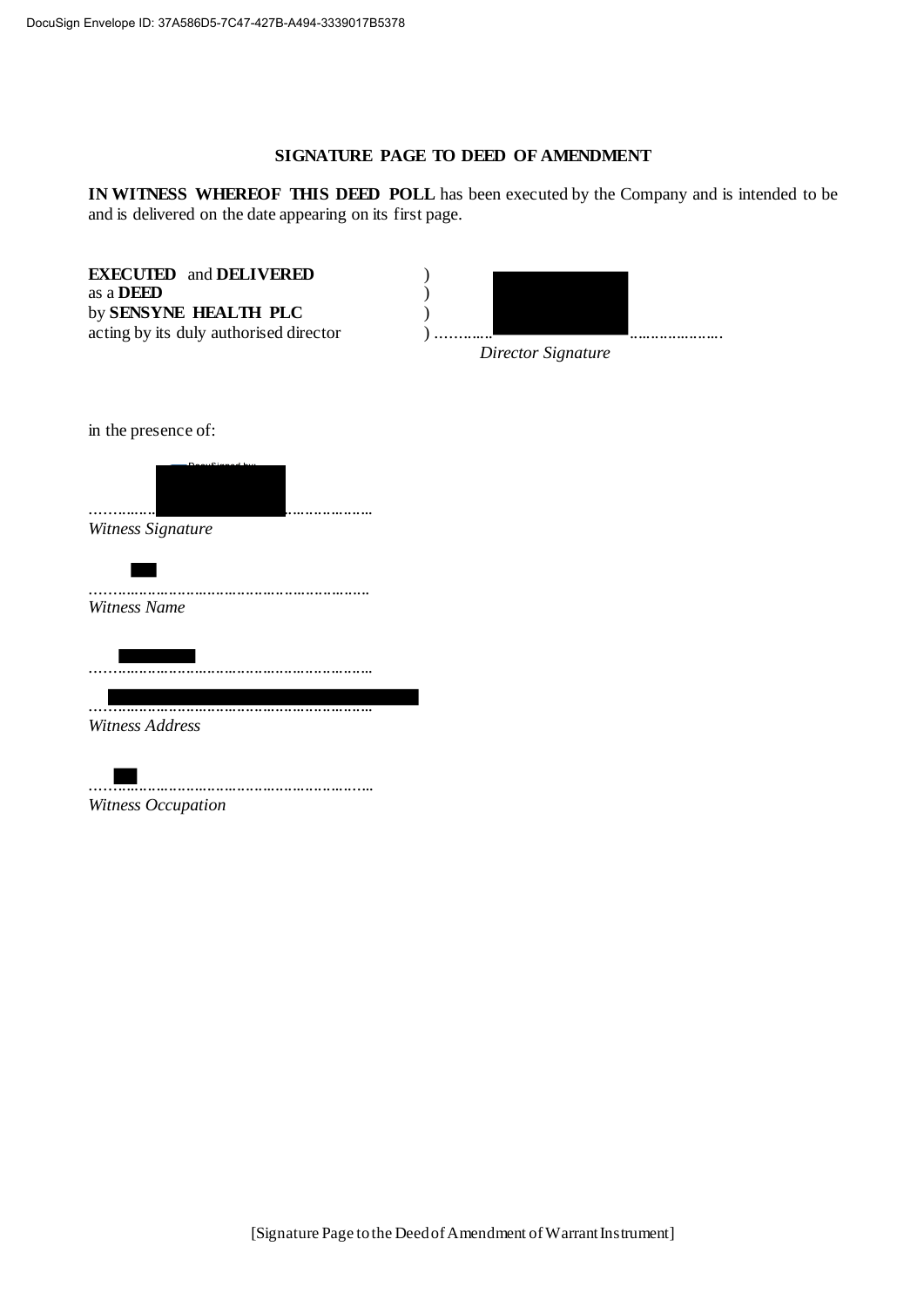### **SCHEDULE 1**

## **THE RESTATED INSTRUMENT**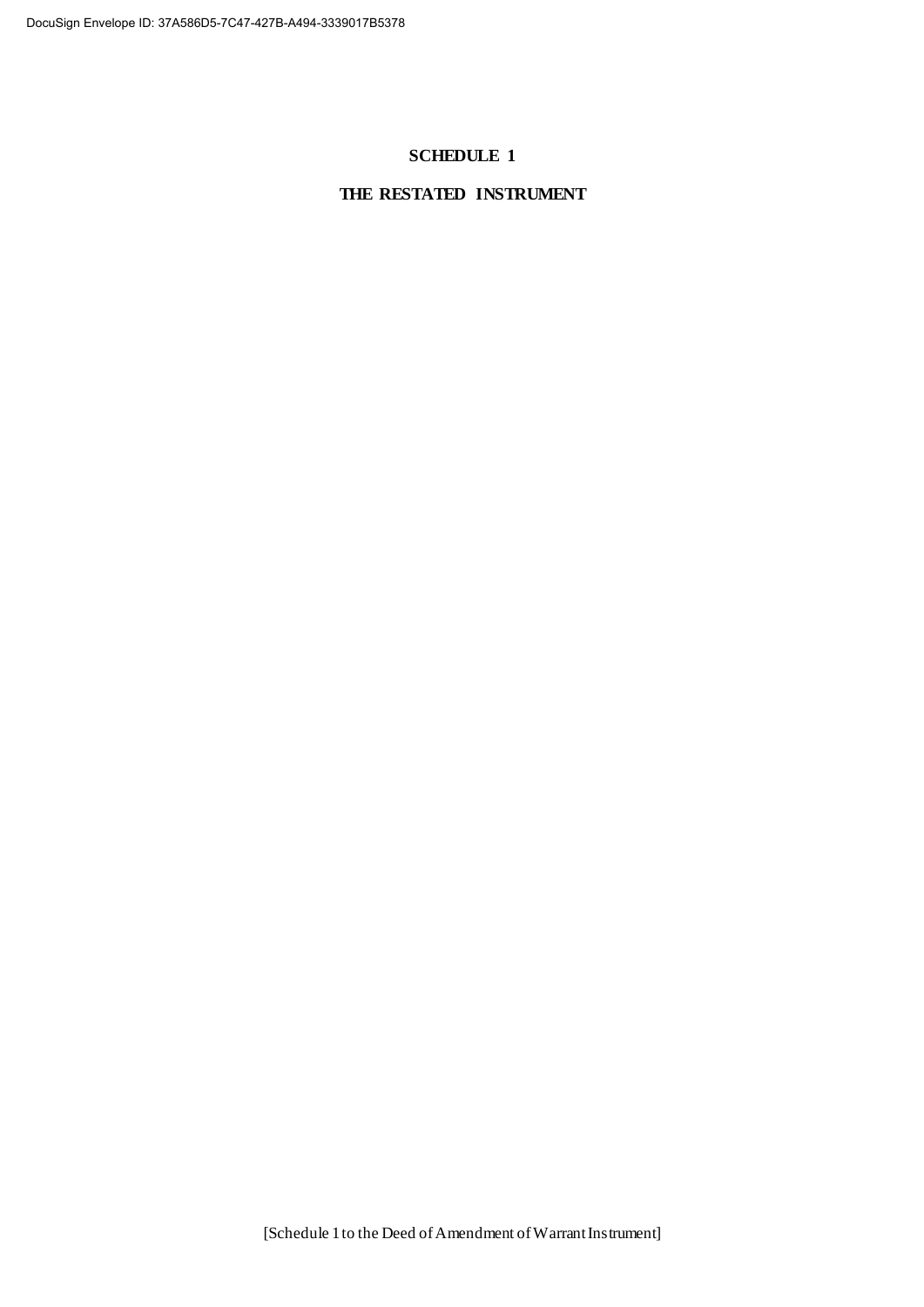## **DATED 26 JANUARY 2022**

**AS AMENDED AND RESTATED ON \_\_\_\_\_\_\_\_\_\_\_\_\_\_\_\_\_\_ 2022** 18 APRIL

## **SENSYNE HEALTH PLC**

**\_\_\_\_\_\_\_\_\_\_\_\_\_\_\_\_\_\_\_\_\_\_\_\_\_\_\_\_\_\_\_\_\_\_\_\_\_\_\_**

**INSTRUMENT CONSTITUTING WARRANTS TO SUBSCRIBE FOR ORDINARY SHARES IN THE CAPITAL OF SENSYNE HEALTH PLC**

**\_\_\_\_\_\_\_\_\_\_\_\_\_\_\_\_\_\_\_\_\_\_\_\_\_\_\_\_\_\_\_\_\_\_\_\_\_\_\_**

**COVINGTON**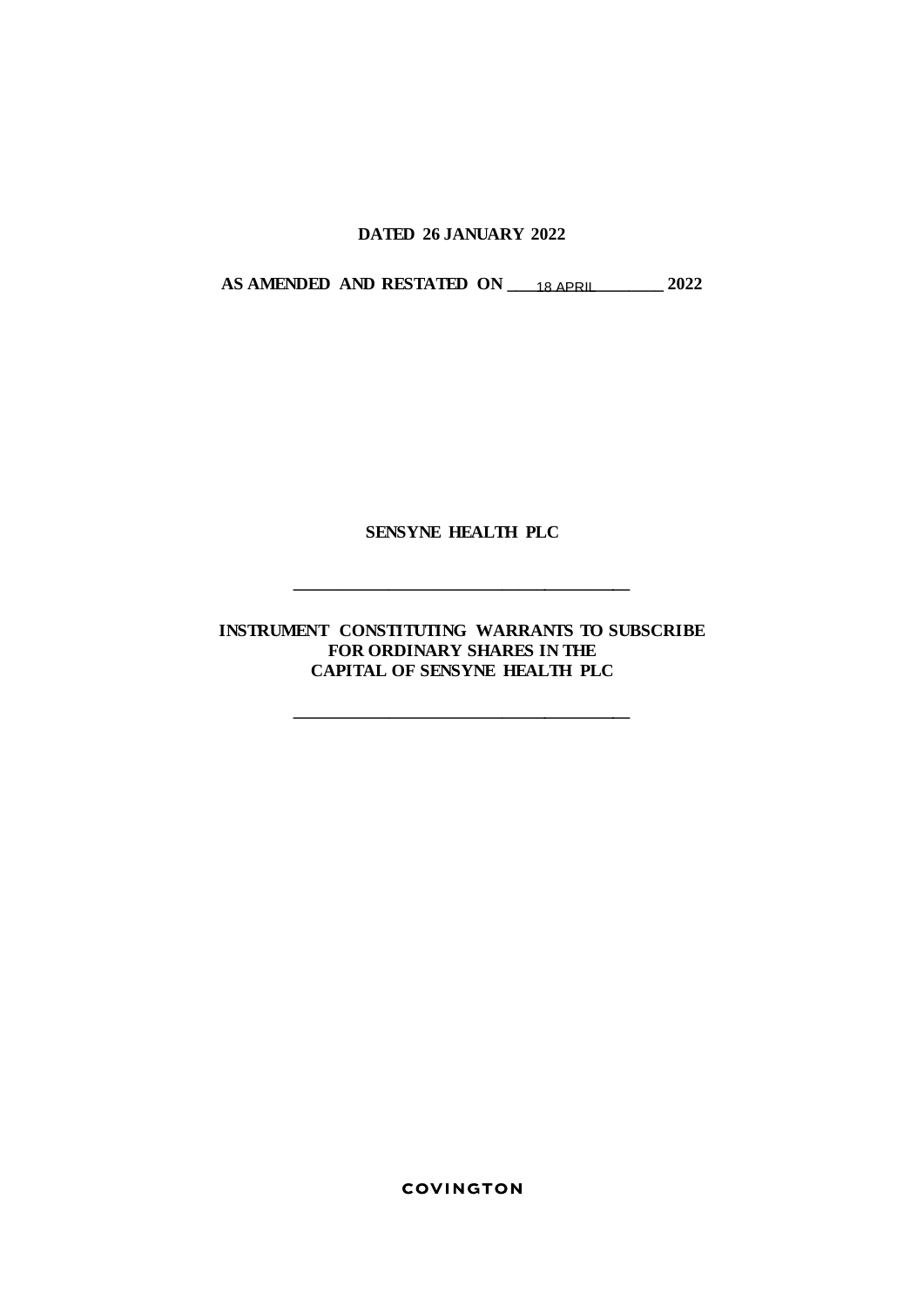## **TABLE OF CONTENTS**

| 1. |  |  |
|----|--|--|
| 2. |  |  |
| 3. |  |  |
| 4. |  |  |
| 5. |  |  |
| 6. |  |  |
| 7. |  |  |
| 8. |  |  |
|    |  |  |
|    |  |  |
|    |  |  |
|    |  |  |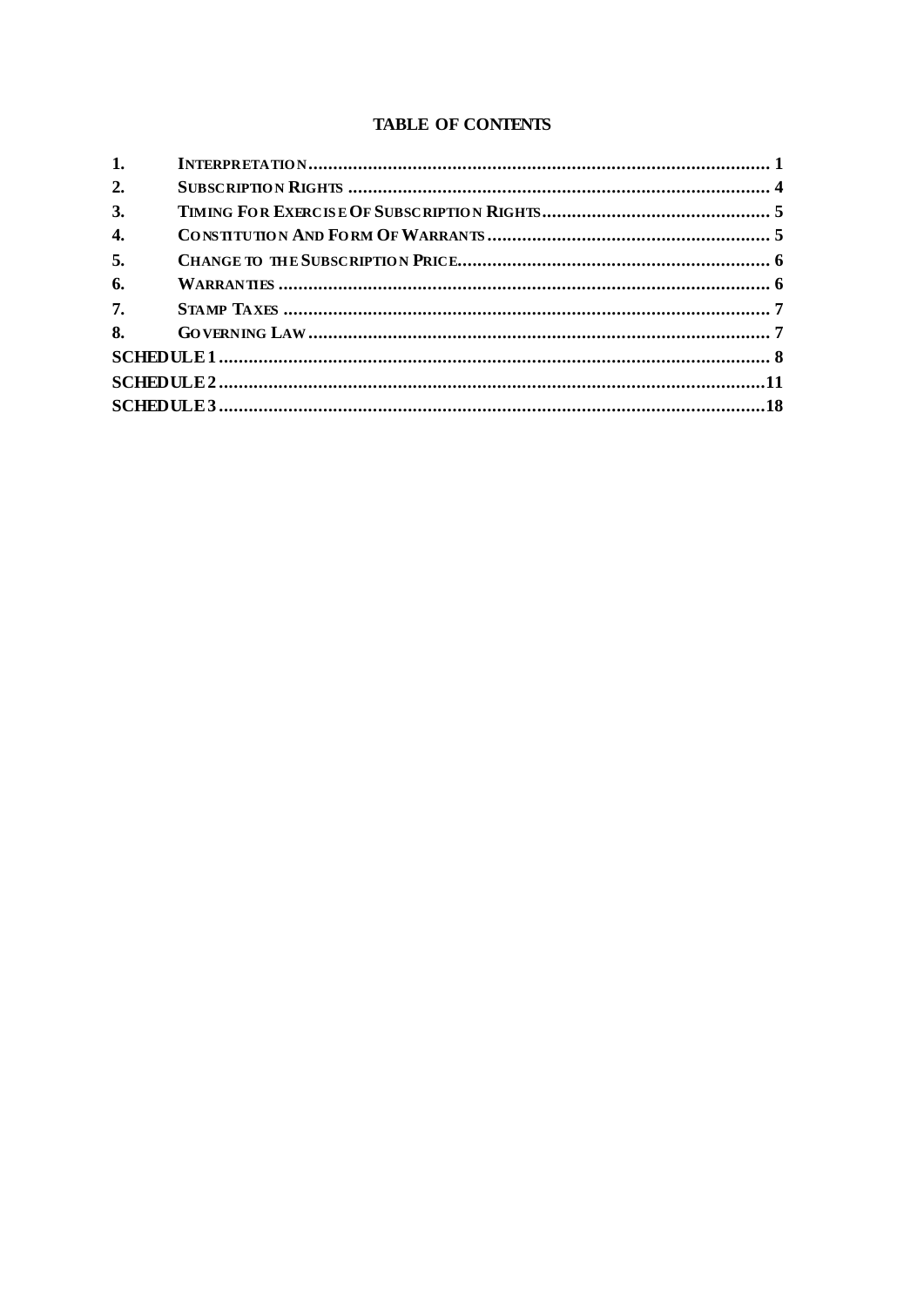**THIS WARRANT INSTRUMENT** was made as a deed poll on 26 January 2022 and is **AMENDED AND RESTATED** on \_\_\_\_\_\_\_\_\_\_\_\_\_\_\_\_\_\_\_\_\_ 2022. 18 April

**BY:**

**SENSYNE HEALTH PLC**, registered in England and Wales with company number 11425451 whose registered office is at John Eccles House Robert Robinson Avenue Oxford Science Park Oxford Oxfordshire OX4 4GP (the "**Company**").

### **BACKGROUND:**

- A. TheCompany has agreed to issue the Warrants pursuant to a note purchase agreement between the Company, Gatemore Capital Management LLP, Lansdowne Partners (UK) LLP, Peel Hunt LLP and Sand Grove Capital Management LLP (as Note Purchasers), Lucid Agency Services Limited (acting as representative of the Note Purchasers) and Lucid Trustee Services Limited (acting as security agent) and dated 26 January 2022 as amended and restated pursuant to an amendment and restatement agreement dated 18 April 2022 (the "**Note Purchase Agreement**"), and by a resolution of its Directors resolved to create Warrants to subscribe for Ordinary Shares to be constituted in accordance with this Instrument.
- B. This Instrument and the Schedules constitute the Warrants.
- C. At the time of issue of any Warrants under this Instrument, statutory pre-emption rights pursuant to the Act will have been validly disapplied in relation to such Warrants.
- D. This Instrument has been executed by the Company as a deed in favour of the Warrantholder(s).

**NOW THIS INSTRUMENT WITNESSES** and the Company hereby declares as follows:

### **1. INTERPRETATIO N**

1.1 In this Instrument, the following expressions shall have the following meanings:

"**Act**" means the Companies Act 2006;

"**Adjustment Event**" has the meaning given in Schedule 3;

"**Affiliate**" means, in relation to any person, a Subsidiary of that person or a Holding Company of that person or any other Subsidiary of that Holding Company;

"AIM" means the market of that name operated by London Stock Exchange;

"Articles" means the articles of association of the Company from time to time;

"**Auditors**" means the Company's auditors from time to time, being Grant Thornton UK LLP as at the date of this Instrument;

"**Business Day**" a day (excluding aSaturday, Sunday or a public holiday) on which the clearing banks are open for normal business in the City of London;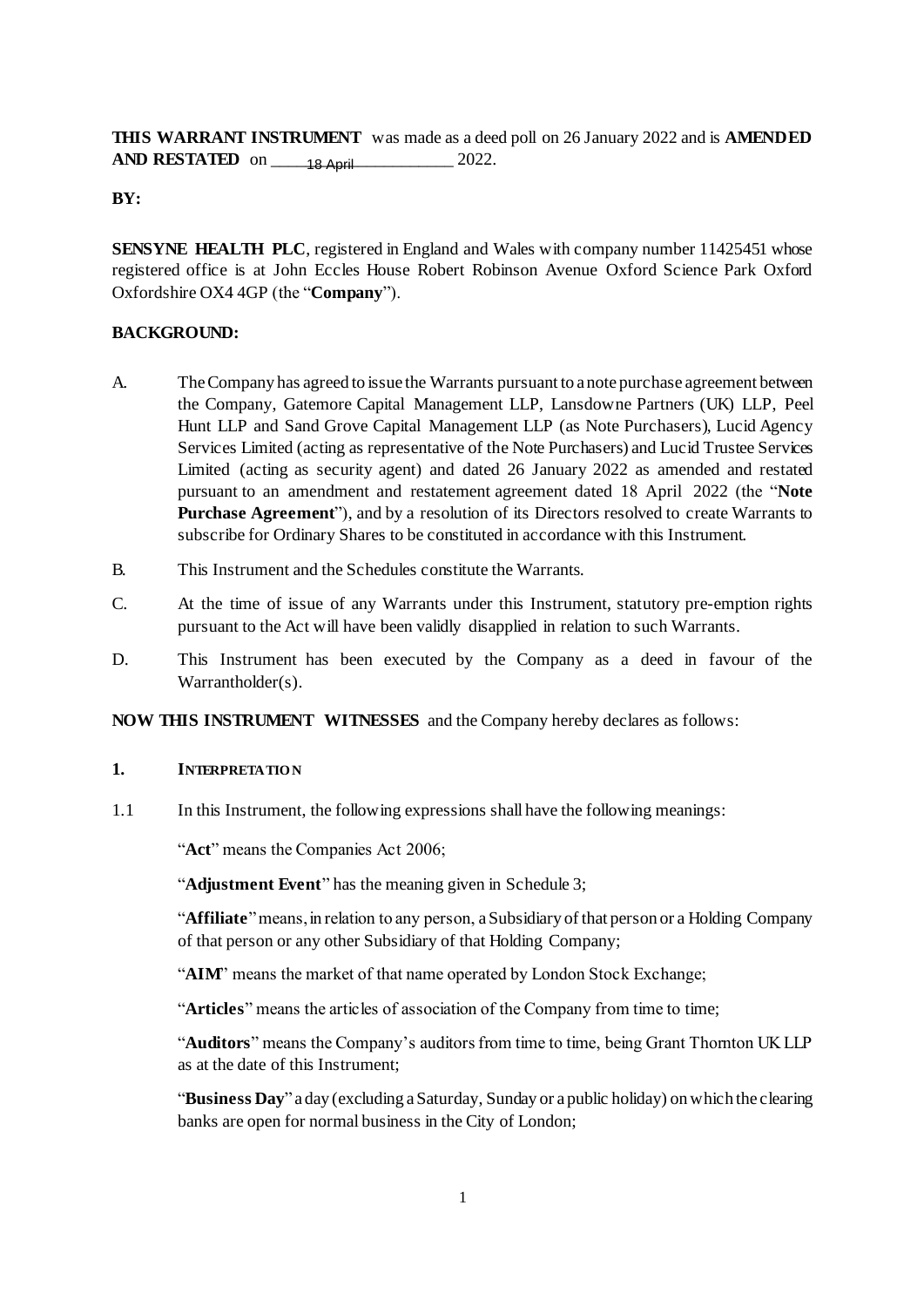"**Certificate**" means a certificate substantially in the form set out in Schedule 1 to this Instrument;

"**Conditional Warrants**" has the meaning given to it in clause 2.2;

"**Conditions**" means the terms and conditions of the Warrants as set out in Schedule 2;

"**Control**" means, in relation to any person: (i) the direct or indirect ownership or possession of more than 50% of the equity capital and/or voting power of that person; (ii) the ability to appoint or remove directors having a majority of the voting rights exercisable at meetings or in respect of resolutions of the board of that person; or (iii) the possession, directly or indirectly, of the power to direct or cause the direction of the policies of such person (whether through ownership or possession of voting securities, the right to nominate the majority of the senior executive management, by contract or otherwise) (and the terms "**Controlled**" and "**Controlling**" shall be construed accordingly);

"**Directors**" means the directors of the Company (from time to time);

"**Exercise Notice**" has the meaning given in Condition [1.2;](#page--1-4)

"**Fair Market Value**" per Ordinary Share means:

- (a) if the Ordinary Shares are then traded on AIM, the volume weighted average price of one (1) Ordinary Share during the ten (10) consecutive trading day period immediately preceding the relevant date;
- (b) if the Ordinary Shares are not then traded on AIM but are traded on any other Recognised Investment Exchange, the volume weighted average price of one (1) Ordinary Share during the ten (10) consecutive trading day period immediately preceding the relevant date (and, if applicable, converted into pounds sterling at the relevant closing rate published by Bloomberg at 5:00 p.m. on the trading day immediately preceding the relevant date); or
- (c) if the Ordinary Shares are not traded on any Recognised Investment Exchange, the Fair Price;

"**Fair Price**" means, unless otherwise agreed by the board of Directors and the Warrantholder(s), the price per Ordinary Share in pounds sterling which the Auditors (acting as an expert (the "**Expert**")) shall certify to be in its opinion a fair price for the Ordinary Shares as at the relevant date. In arriving at its opinion the Expert will value the Ordinary Shares as at the relevant date on the basis that the Company operates as a going concern, as between a willing seller and a willing buyer, subject always to the provisions of the Articles and on the basis that the entire issued share capital of the Company is being sold and that all Ordinary Shares are sold at the same price per share. The decision of the Expert as to the fair price for the Ordinary Shares shall be final and binding and its costs shall be borne by the Company;

"**Final Date**" means 15 January 2025;

"**Further Shareholder Approvals**" means the passing of the following resolutions by the Company's shareholders:

(a) ordinary resolution to approve the Sub-Division;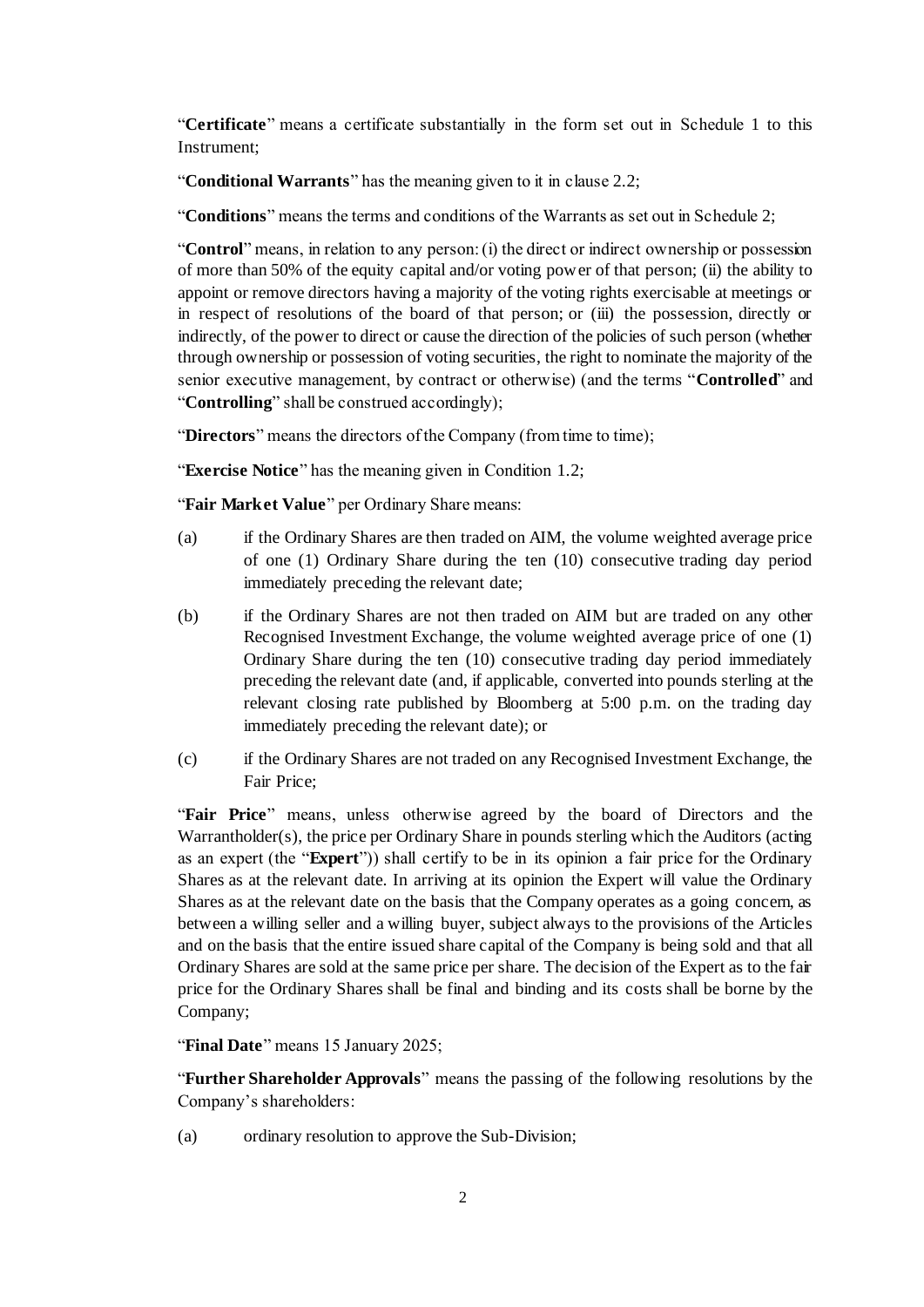- (b) ordinary resolution to authorise the directors of the Company to issue the Warrants to subscribe for up to 29,169,448 ordinary shares of £0.008 each in the capital of the Company; and
- (c) special resolution to empower the directors of the Company to dis-apply the statutory pre-emption rights in respect of the issue of the Warrants described in paragraph (b) above;

"**Group**" means the Company and its subsidiary undertakings from time to time. Each company in the Group is a "**Group Company**";

"**Holding Company**" means, in relation to a person, any other person in respect of which it is a Subsidiary;

"**London Stock Exchange**" means London Stock Exchange plc;

"**Note Purchase Agreement**" has the meaning given in Recital A;

"**Ordinary Shares**" means (a) prior to the Sub-Division, ordinary shares of £0.10 (10 pence) each in the capital of the Company, and (b) with effect from the Sub-Division, ordinary shares of £0.008 (0.8 pence) each in the capital of the Company;

"**Recognised Investment Exchange**" a recognised investment exchange or overseas investment exchange (within the meaning thereof given for the purposes of section 285 of the Financial Services and Markets Act 2000), and shall include, without limitation, AIM;

"**Registered Office**" means the registered office for the time being of the Company;

"**Register of Warrantholders**" means the register maintained by the Company of the holders of Warrants;

"**Related Fund**" in relation to a fund (the "**first fund**"), means a fund which is managed or advised by the same investment manager or investment adviser as the first fund or, if it is managed by a different investment manager or investment adviser, a fund whose investment manager or investment adviser is an Affiliate of the investment manager or investment adviser of the first fund;

"**Shareholder Approval**" means approval of the shareholders of the Company for the disapplication of statutory pre-emption rights pursuant to section 571 of the Act in respect of the issue of the Conditional Warrants;

"**Sub-Division**"means the proposed sub-division and re-designation of each existing ordinary share of  $\text{\pounds}0.10$  (10 pence) in the capital of the Company into one new ordinary share of  $\text{\pounds}0.008$ (0.8 pence) in the capital of the Company and one deferred share of £0.092 (9.2 pence) in the capital of the Company;

"**Subscription Price**" means (a) prior to the Sub-Division, £0.10 (10 pence) (being the nominal value of the Ordinary Shares at such time), and (b) with effect from the Sub-Division, £0.008 (0.8 pence) (being the nominal value of the Ordinary Shares at such time);

"**Subscription Rights**" means the right to subscribe for Ordinary Shares conferred by the Warrants as set out in Schedule 2;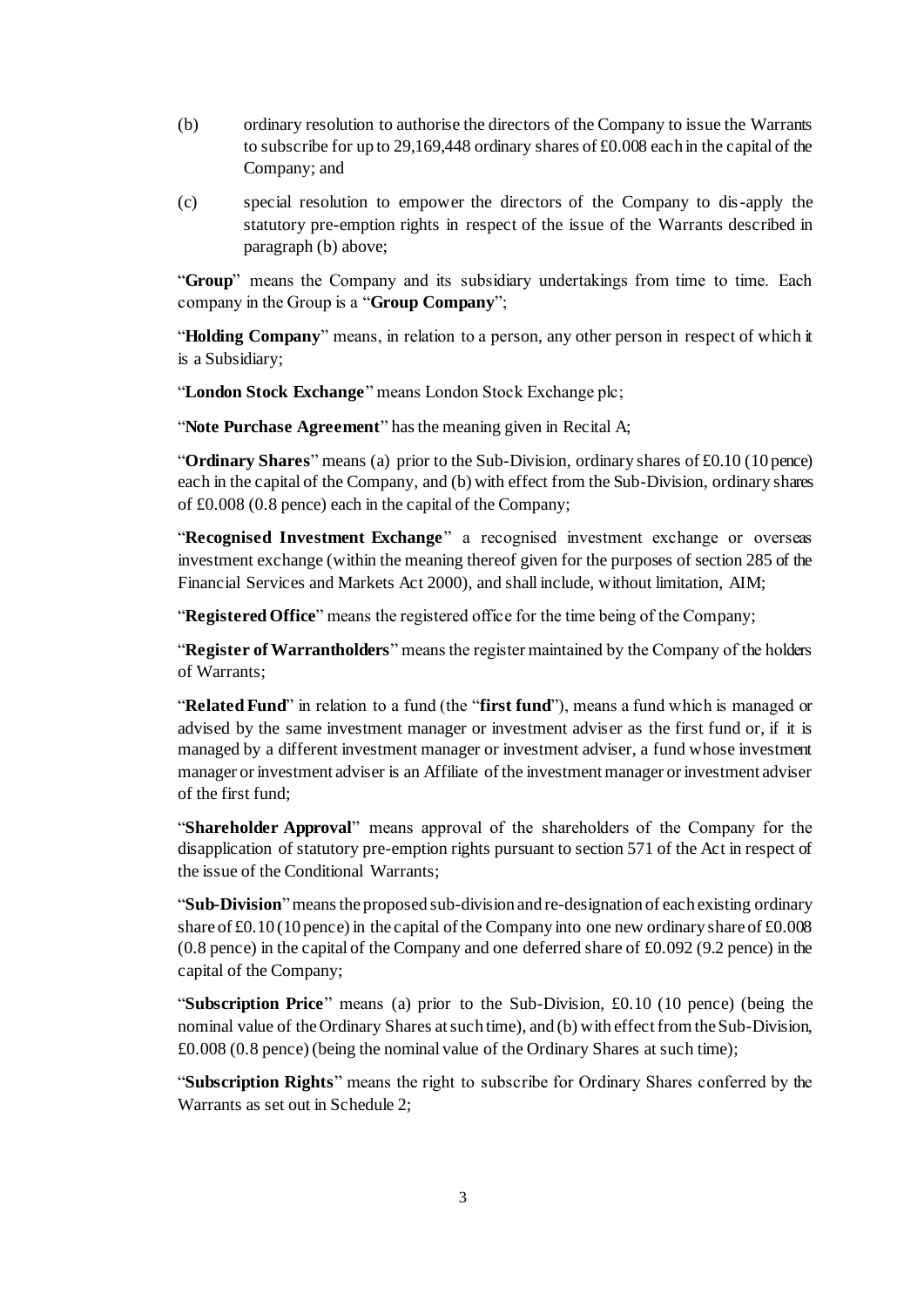"**Subsidiary**" means a subsidiary undertaking within the meaning of section 1162 of the Companies Act 2006 and/or a subsidiary within the meaning of section 1159 of the Companies Act 2006;

"**Warrantholder**" means a registered holder for the time being of Warrants;

"**Warrantholder Affiliate**" means (i) a Warrantholder, any direct or indirect shareholder of a Warrantholder and each of their Affiliates, Related Funds and direct and indirect Subsidiaries, (ii) any sponsor, limited partnerships or entities managed or advised by a Warrantholder or any direct or indirect shareholder of a Warrantholder or any of their Affiliates or any of their Related Funds or any of their direct or indirect Subsidiaries, (iii) any trust of a Warrantholder, any direct or indirect shareholder of a Warrantholder or any of their Affiliates or any of their Related Funds or any of their direct or indirect Subsidiaries or in respect of which any such persons are a trustee, (iv) any partnership in which a Warrantholder, any direct or indirect shareholder of a Warrantholder or any of their Affiliates or any of their Related Funds or any of their direct or indirect Subsidiaries is a partner, and (v) any trust, fund or other entity which is managed by, or is under the Control of, a Warrantholder or any direct or indirect shareholder of a Warrantholder or any of their Affiliates or any of their Related Funds or any of their direct or indirect Subsidiaries; and

"**Warrants**" means the warrants of the Company constituted by this Instrument.

- 1.2 Words denoting the singular shall include the plural and vice versa.
- 1.3 Words denoting the masculine gender shall include the feminine gender.
- 1.4 Words denoting persons only shall include corporations.
- 1.5 A time of day is a reference to London time.

### **2. SUBSCRIPTIO N RIGHTS**

- 2.1 The Company undertakes that upon the exercise of the Subscription Rights by a Warrantholder in accordance with the Conditions it shall allot and issue to that Warrantholder the relevant number of Ordinary Shares to be allotted and issued pursuant to the Subscription Rights in accordance with the Conditions.
- 2.2 The number of Ordinary Shares over which Warrants will initially be issued is 8,239,950. The Company may issue further Warrants in respect of up 20,929,498 Ordinary Shares (the "**Conditional Warrants**") provided that Shareholder Approval has been obtained.
- 2.3 Upon the first Purchase Date (as defined in the Note Purchase Agreement), the Company shall issue to the persons listed below the number of Warrants set out against their name in the second column of the table below. Subject to the granting of the Shareholder Approval, the Company shall issue to the persons listed below the number of Warrants set out against their name in the third column of the table below by the date contemplated in clause 19.33(c) of the Note Purchase Agreement. Upon the Establishment Date (as defined in the Note Purchase Agreement) of the Additional A Notes (as defined in the Note Purchase Agreement), the Company shall issue to the persons listed below the number of Warrants set out against their name in the fourth column of the table below.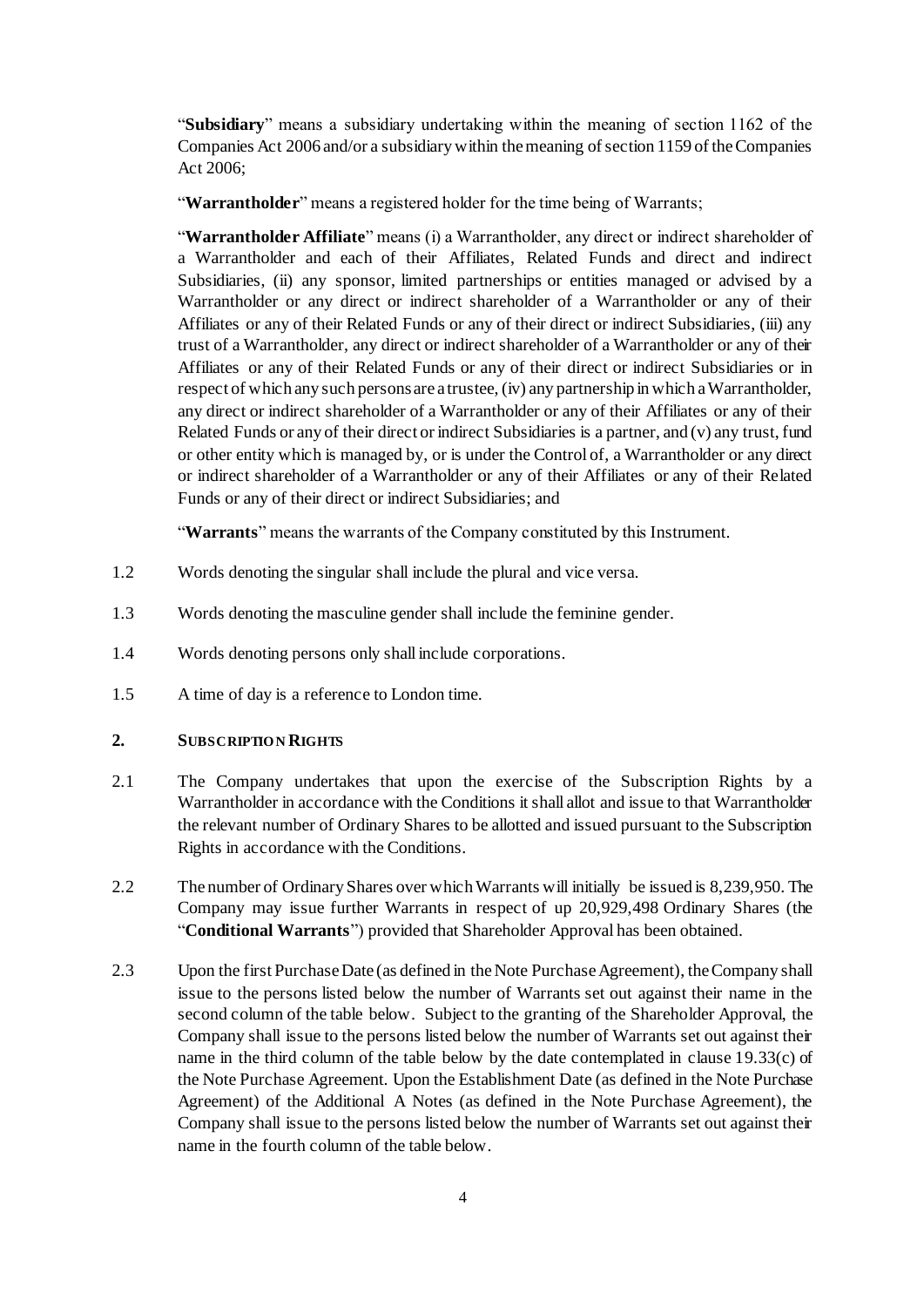| <b>Purchaser Name</b>                                                             | <b>Closing</b><br><b>Warrants</b> | <b>Post-Closing</b><br><b>Warrants</b> | <b>Additional A</b><br><b>Note</b><br><b>Warrants</b> |  |
|-----------------------------------------------------------------------------------|-----------------------------------|----------------------------------------|-------------------------------------------------------|--|
| Gatemore Special<br><b>Opportunities Master Fund</b>                              | 1,297,629                         | 1,998,352                              | $\overline{0}$                                        |  |
| <b>Gatemore Investment Partners</b><br><b>ILP</b>                                 | $\theta$                          | $\theta$                               | 1,373,326                                             |  |
| Lansdowne Developed<br>Markets Master Fund Limited                                | 2,251,647                         | 3,467,542                              | 2,647,773                                             |  |
| Lansdowne Developed<br>Markets Strategic Investment<br><b>Master Fund Limited</b> | 84,086                            | 129,493                                | 98,879                                                |  |
| MNL (Hambro Perks)<br>Nominees Limited                                            | $\overline{0}$                    | $\overline{0}$                         | 4,119,979                                             |  |
| <b>Sand Grove Opportunities</b><br>Master Fund Ltd                                | 3,633,366                         | 5,595,389                              | $\Omega$                                              |  |
| Sand Grove Tactical Fund LP                                                       | 454,171                           | 699,424                                | $\overline{0}$                                        |  |
| Peel Hunt LLP                                                                     | 519,051                           | 799,341                                | $\overline{0}$                                        |  |
| <b>Total</b>                                                                      | 8,239,950                         | 12,689,541                             | 8,239,957                                             |  |

### <span id="page-10-0"></span>**3. TIMING FO R EXERCISE OF SUBSCRIPTIO N RIGHTS**

- 3.1 The Subscription Rights in respect of the Warrants may be exercised in whole or in part at any time from the date of issue of the relevant Warrants until 5:00 p.m. on the Final Date.
- 3.2 A failure by any Warrantholder to exercise its Subscription Rights ahead of 5:00 p.m. on the Final Date shall mean that such Warrantholder's outstanding Warrants shall immediately lapse and be cancelled at such time and such Warrantholder shall have no further rights under this Instrument.

## **4. CO NSTITUTIO N AND FO RM OF WARRANTS**

- 4.1 The Company has created, pursuant to a resolution of its Directors and subject to the provisions of this Instrument, the Warrants. Each Warrant shall be in registered form and, subject to Clauses [2](#page--1-1) and [3](#page-10-0) of this Instrument, shall entitle the holder to subscribe for one Ordinary Share.
- 4.2 Each Warrantholder shall be entitled to a Certificate. A Warrant shall bear the date on which the holder(s) thereof are entered on the Register of Warrantholders.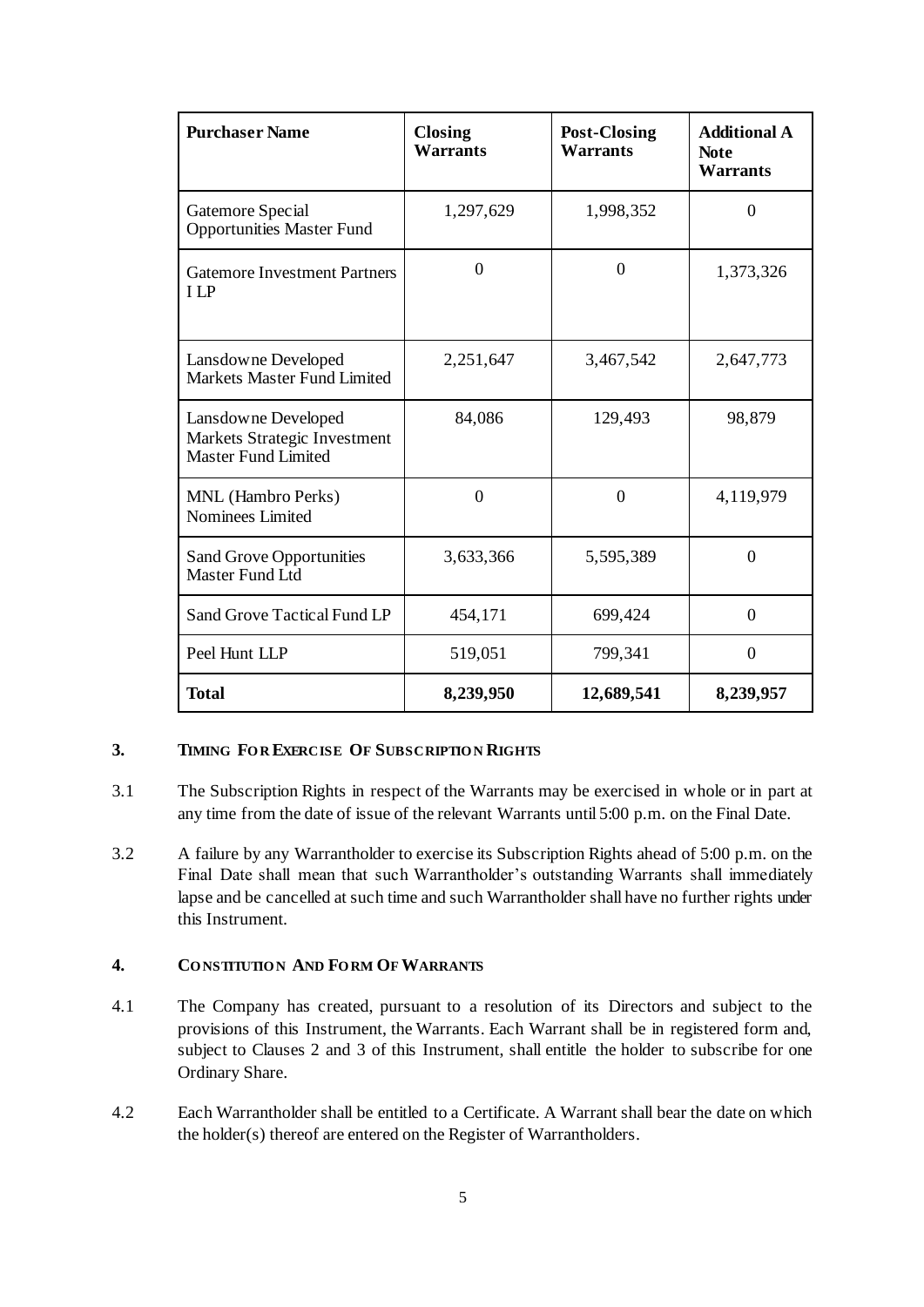- 4.3 Joint holders of Warrants will be entitled to only one Certificate in respect of their joint holding and such Certificate will be delivered to the joint holder who is first-named on the Register of Warrantholders in respect of the joint holding or to such other person as the joint holders may in writing direct to the Company.
- 4.4 The Company agrees with the Warrantholder(s) and, in consideration of being issued a Warrant Certificate, each Warrantholder agrees with the Company that the Articles (insofar as they relate to the Warrants) and the terms of this instrument shall be binding upon the Company and each Warrantholder and all persons claiming through or under either of them.

### <span id="page-11-0"></span>**5. CHANGE TO THE SUBSCRIPTIO N PRICE**

- 5.1 Subject to the passing of the Further Shareholder Approvals and specifically conditional upon completion of the Sub-Division, the Subscription Price of the Warrants (including, for the avoidance of doubt, the Warrants already then in issue) shall change to £0.008 (0.8 pence) (being the new nominal value of the Ordinary Shares).
- 5.2 As soon as practicable following the Sub-Division, the Company shall update and reissue the Warrantholders' Certificates to the Warrantholders to record the new Subscription Price of £0.008 (0.8 pence) (being the new nominal value of the Ordinary Shares).
- 5.3 The provisions of this claus[e 5](#page-11-0) arewithout prejudice to any Subscription Rights that have been or are to be exercised in relation to the Warrants prior to completion of the Sub-Division.

### **6. WARRANTIES**

- 6.1 Subject to clause [6.2,](#page--1-9) the Company warrants to the Warrantholder on the date of this Instrument that:
- 6.1.1 it has the power to execute and to perform its obligations under this Instrument;
- 6.1.2 it has taken all action necessary to authorise the execution of, and the performance of its obligations under this Instrument;
- 6.1.3 all Ordinary Shares which may be issued upon the exercise of the rights represented by a Warrant will, upon issuance, be duly authorised, validly issued and fully paid and free of any liens and encumbrances;
- 6.1.4 it and the Directors have, and have obtained all necessary shareholder and third party consents (which consents are subsisting and remain sufficient and have not been revoked at the date of this Instrument), to issue the Warrants to the Warrantholders;
- 6.1.5 the Ordinary Shares are duly admitted to trading on AIM;
- 6.1.6 the execution and delivery of, and the performance by the Company of its obligations under, this Warrant Instrument:
	- (a) will not result in a breach of any provisions of the organisational documents of the Company or any Group Company;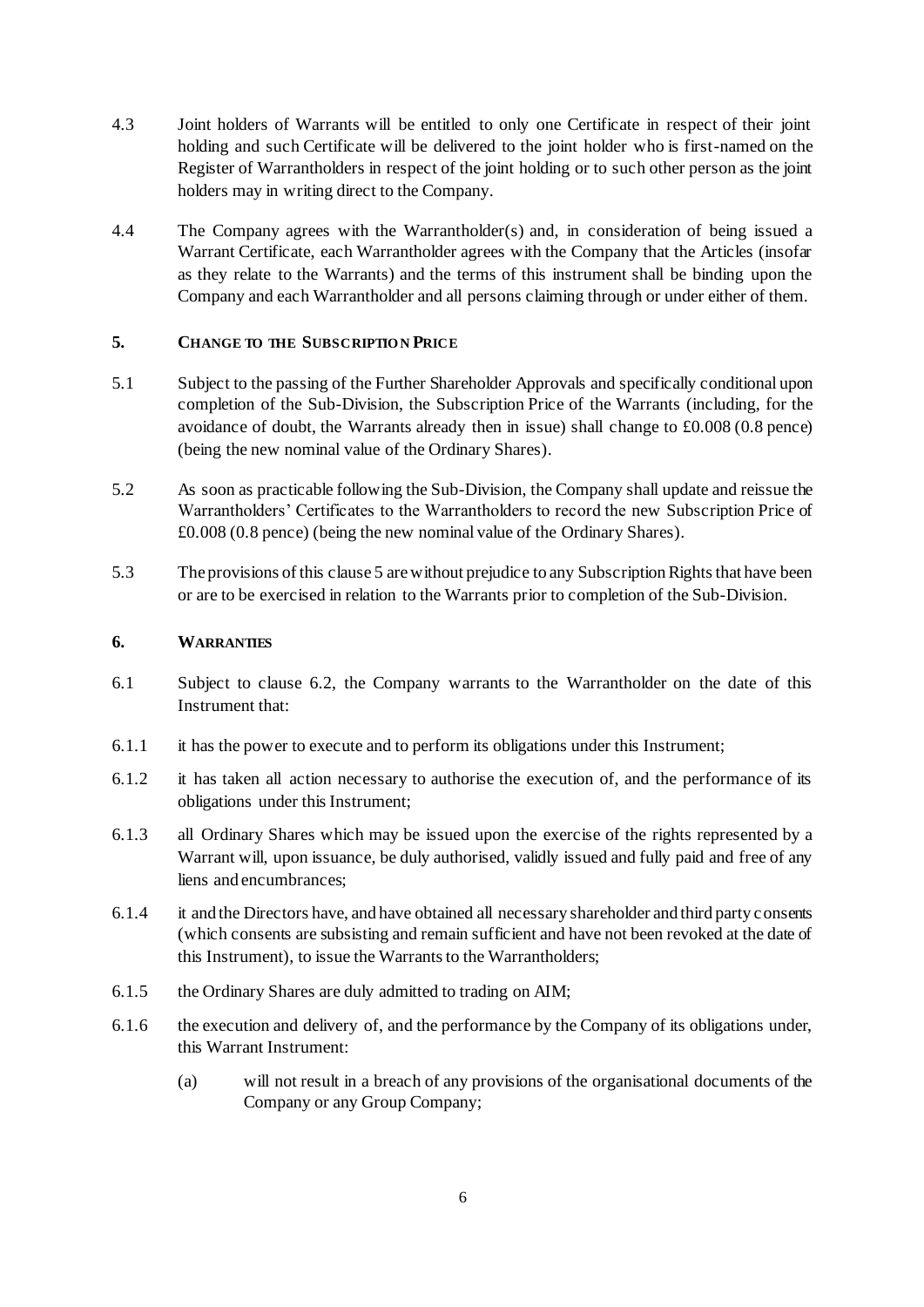- (b) will not result in a breach of, or constitute a default under, any agreement or instrument to which the Company or any Group Company is a party or by which the Company or any Group Company is bound;
- (c) will not result in breach of any order, judgment or decree of any court or governmental agency to which the Company or any Group Company is a party or by which the Company or any Group Company is bound; and
- (d) does not require the approval of any governmental, quasi-governmental or regulatory body (but excluding any anti-trust authority or anti-trust approval); and
- 6.1.7 this Warrant Instrument constitutes the valid and legally binding obligation of the Company, enforceable against the Company in accordance with its terms, except as may be limited or otherwise affected by (i) bankruptcy, insolvency, fraudulent conveyance, reorganisation, moratorium or other laws relating to or affecting the rights of creditors generally and (ii) principles of equity, whether considered at law or equity.
- 6.2 Insofar as the warranties in clause [6.1](#page--1-10) relate to the Conditional Warrants, these are given subject to Shareholder Approval being obtained.

### **7. STAMP TAXES**

7.1 The Company shall pay and, within three (3) Business Days of demand, indemnify each Warrantholder against any cost, loss or liability which that Warrantholder incurs in relation to stamp duty or stamp duty reserve tax in respect of this Warrant Instrument or in respect of the issue, delivery and exercise of the Warrants, including (for the avoidance of doubt) the issuance of the Ordinary Shares pursuant to the exercise of the Subscription Rights. The Company shall not be liable for any stamp duty or stamp duty reserve tax arising on any transfer of the Warrants by a Warrantholder and the Company shall not be liable for any stamp duty or stamp duty reserve tax that arises on the issue of the Ordinary Shares under sections 67, 70, 93 or 96 of the Finance Act 1986 solely as a result of any voluntary transfer of the Warrants by a Warrantholder.

## **8. GO VERNING LAW**

8.1 This Instrument is governed by, and shall be construed in accordance with, English law, and the courts of England shall have exclusive jurisdiction to settle any dispute or non- contractual claim which may arise out of or in connection with this Instrument.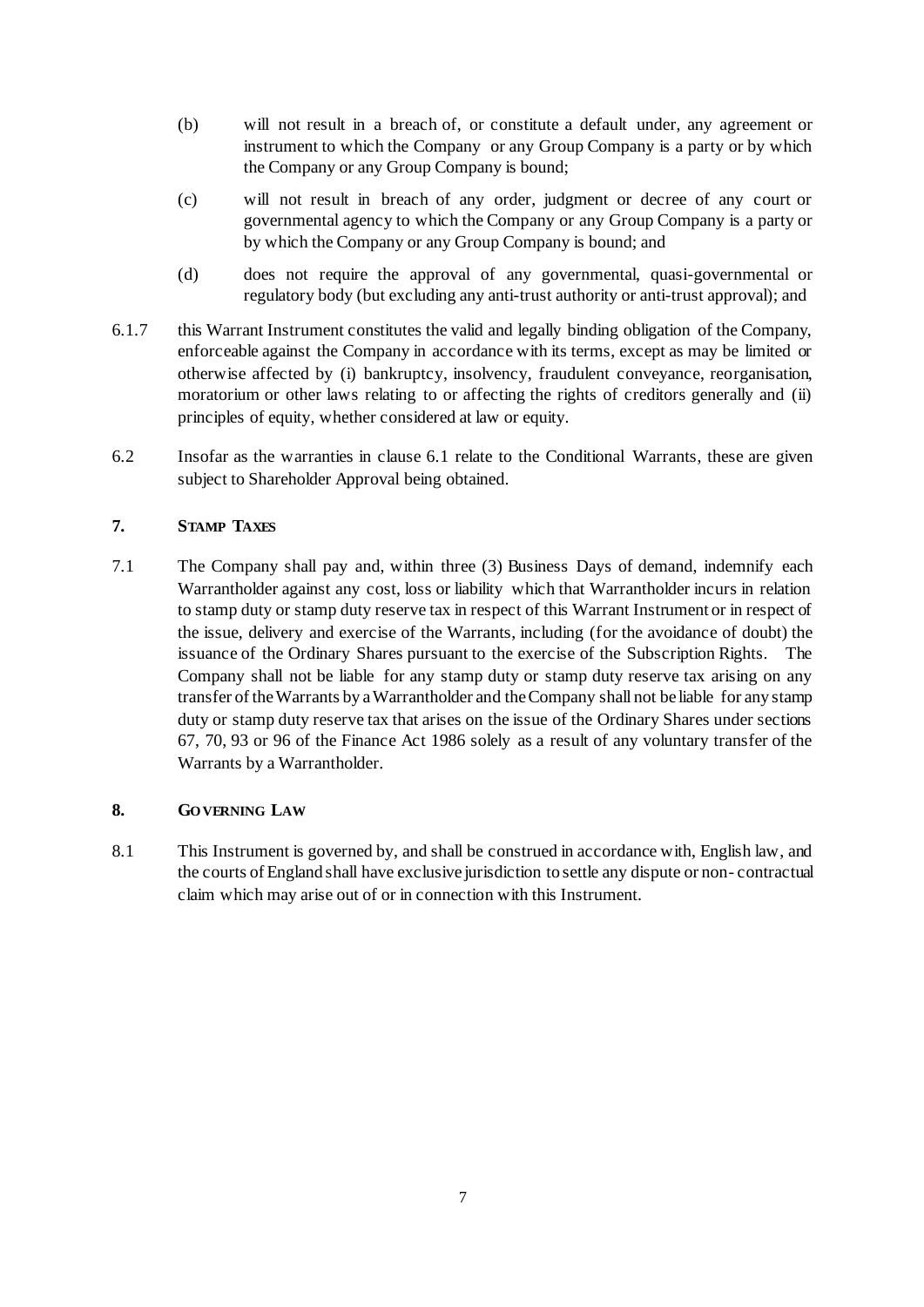#### **SCHEDULE 1**

#### **CERTIFICATE OF WARRANT AND EXERCISE NOTICE**

Certificate Number:

Sensyne Health plc (the "**Company**")

Registered in England and Wales No: 11425451

WARRANT REPRESENTING SUBSCRIPTION RIGHTS FOR ORDINARY SHARES OF [£0.10 EACH] [£0.008 EACH] ("**ORDINARY SHARES**")

This is to certify that [*Warrantholder*] is the holder of [•] Warrants, each to subscribe for Ordinary Shares fully paid in the Company subject to the articles of association of the Company and to the terms of the Warrant Instrument dated 26 January 2022 as amended and restated pursuant to a deed of amendment and restatement dated 18 April 2022.

The Warrantholder shall be entitled to exercise Subscription Rights to subscribe for Ordinary Shares upon exercise of the Warrants and may exercise such Subscription Rights in whole or in part and from time to time from the date of the Warrant Instrument until 5:00 p.m. on the Final Date.

An Exercise Notice is set out overleaf.

| Dated                                                            | $202[\cdot]$             |  |
|------------------------------------------------------------------|--------------------------|--|
| Executed and delivered as a deed by<br><b>SENSYNE HEALTH PLC</b> |                          |  |
| acting by a director<br>in the presence of:                      |                          |  |
|                                                                  | Signature of witness     |  |
|                                                                  | Name (in block capitals) |  |
|                                                                  | Address of witness       |  |
|                                                                  |                          |  |
|                                                                  | Occupation of witness    |  |

No transfer of any or all of the Subscription Rights represented by this Warrant will be registered without the production of this Warrant Certificate or an indemnity satisfactory to the Company.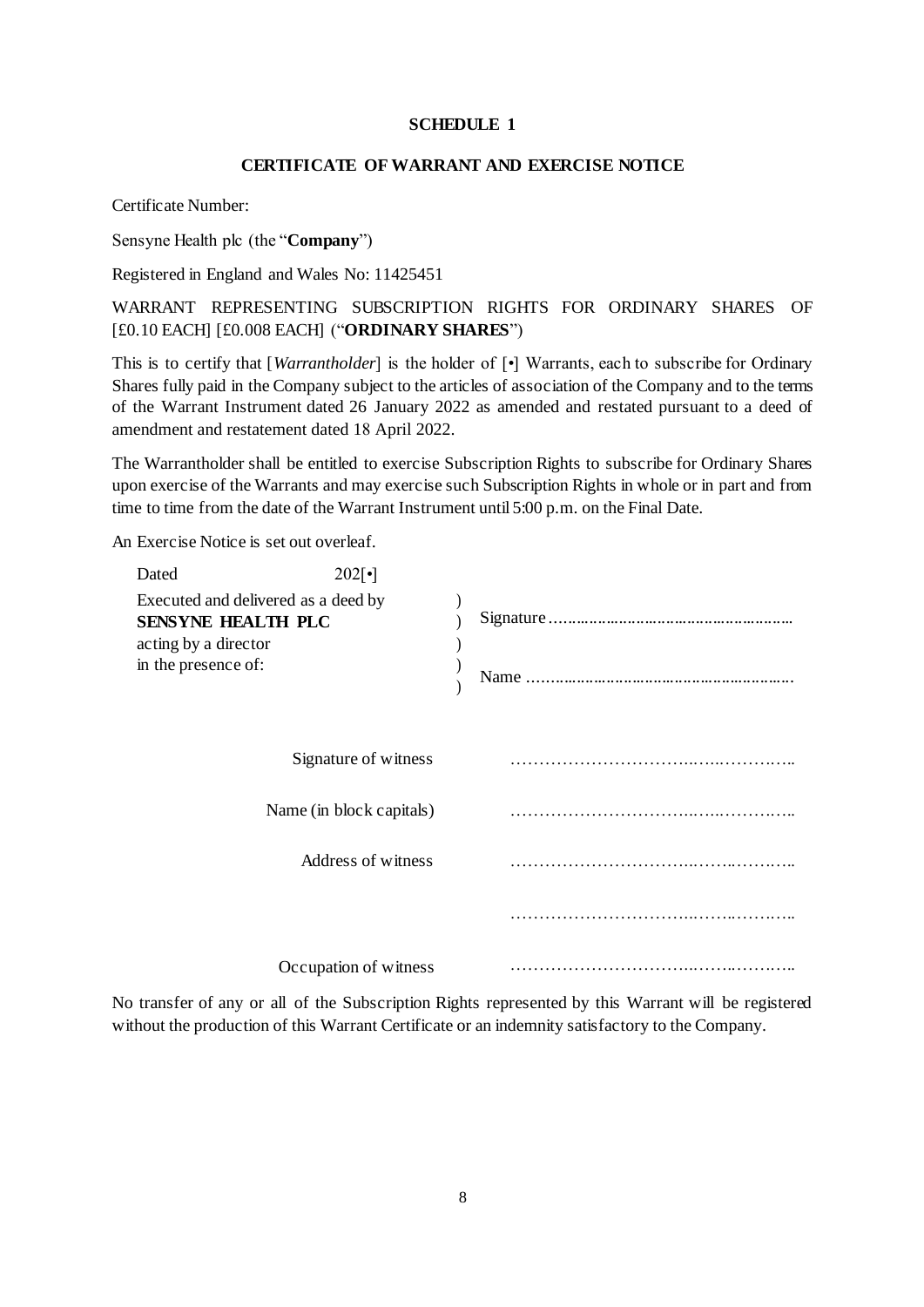### **EXERCISE NOTICE**

To: The Directors Sensyne Health Plc (the "**Company**")

From: [*Warrantholder*] [*Warrantholder address*]

Date: [ $\bullet$ ]

## **Part A**

I/We, the registered holder(s) of this Warrant hereby give notice of my/our wish to exercise my/our Subscription Rights on  $\lceil \cdot \rceil$ . This exercise notice is provided in respect of Warrants representing  $\lceil \cdot \rceil$ Ordinary Shares of [£0.10] [£0.008] each in the capital of the Company ("**Ordinary Shares**") in accordance with the particulars below.

We wish to satisfy the aggregate Subscription Price for the Ordinary Shares in respect of the Subscription Rights we are exercising as follows [*delete options as necessary*]:

[by payment by bank transfer to the following account:

| Sort Code:                        |  |  |
|-----------------------------------|--|--|
| <b>Account Number:</b>            |  |  |
| BIC:                              |  |  |
| IBAN:                             |  |  |
| <b>Bank Account Holders Name:</b> |  |  |

[by satisfying the aggregate Subscription Price by electing to receive a reduced number of Ordinary Shares upon exercise of the Warrants, in accordance with Condition 7].

## **Part B**

I/We agree to accept the Ordinary Shares to be allotted pursuant hereto subject to the articles of association of the Company. I/We desire all of such Ordinary Shares to be registered in my/our name(s) and authorise the entry of my/our name(s) in the register of members in respect thereof.

### **Part C**

### **EITHER**

I/We hereby authorise the delivery of the Ordinary Shares to be allotted to me/us to the CREST Stock Account having the CREST Participant ID and CREST Member Account ID set out below and the despatch of a Certificate in my/our name(s) for any balance of my/our Subscription Rights remaining exercisable by post at my/our risk to the address shown above or if no address is given to the registered address of the first named Warrantholder.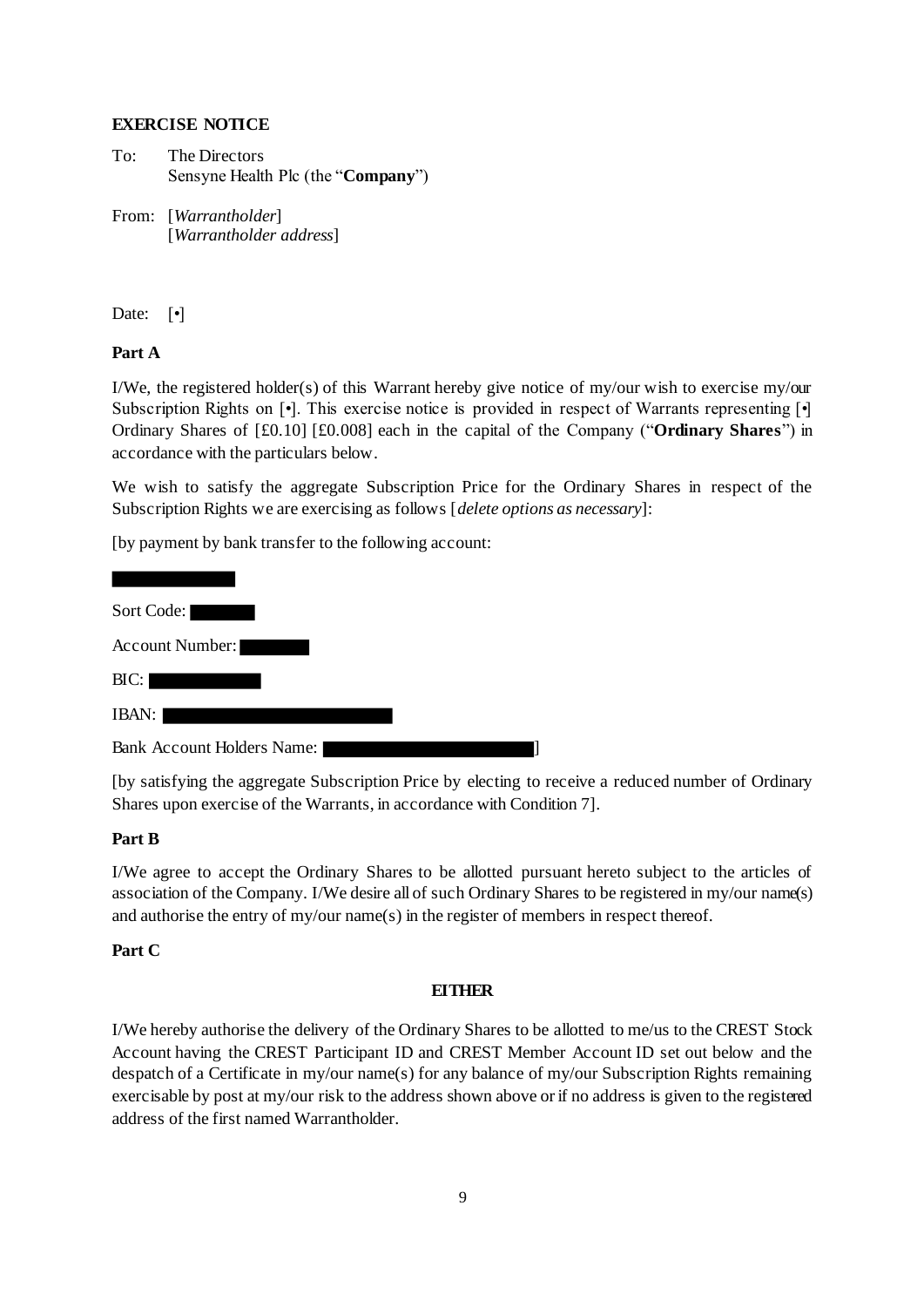CREST Participant ID

CREST Member Account ID

Signature(s) of registered Warrantholder(s) Date(s)

### **OR**

I/We hereby authorise the despatch of the share certificate in respect of the Ordinary Shares in the Company to be allotted to me/us and a Certificate in my/our name(s) for any balance of my/our Subscription Rights remaining exercisable by post at my/our risk to the address shown above or if no address is given to the registered address of the first named Warrantholder.

### **NOTES:**

- 1. In the case of joint holdings, all Warrantholders must sign. In the case of a corporation, this notice must be executed under its common seal or under the hand of an officer or attorney of the corporation duly authorised in that behalf.
- 2. Please insert in Part A the number of Ordinary Shares in respect of which the Subscription Rights are to be exercised. If no number of Ordinary Shares is inserted but the notice is otherwise duly complete, the notice will be deemed to relate to the total number of Warrants held by the relevant Warrantholder(s) on the date of this notice.
- 3. In order to exercise the Subscription Rights, the registered Warrantholder(s) must complete this notice of subscription and lodge it at the registered office of the Company in accordance with the Warrant Instrument. The rights are subject to adjustment as set out in the Warrant Instrument and completion and lodgment of this notice will in that event be deemed to be an exercise of the rights as so adjusted.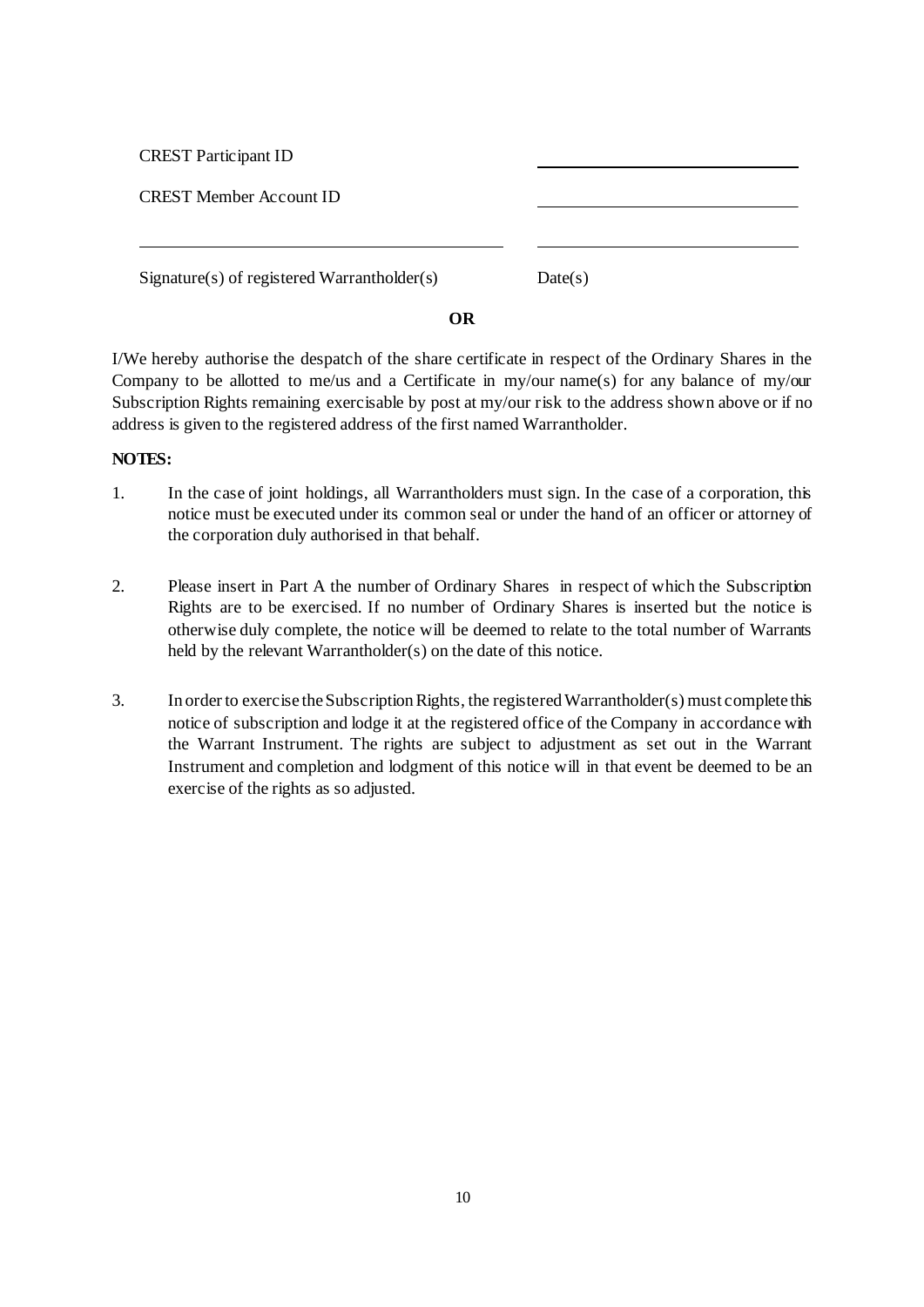### **SCHEDULE 2**

### **Terms and Conditions of the Warrants**

#### **1. SUBSCRIPTIO N RIGHTS**

- 1.1 A Warrantholder shall have the right in respect of each Warrant held by it to subscribe in cash at the Subscription Price for one Ordinary Share at any time when such Warrant is exercisable pursuant to the terms of this Instrument.
- 1.2 In order to exercise Subscription Rights, in whole or in part, a Warrantholder must lodge its Certificate at the Registered Office on any Business Day on or prior to the Final Date, having completed the notice of exercise set out on the Warrantholder's Certificate ("**Exercise Notice**"), and the aggregate Subscription Price (if any) must have been duly received by the Company. Once lodged, an Exercise Notice shall be irrevocable save with the consent of the Directors. Compliance must also be made with any statutory or regulatory requirements for the time being applicable (e.g. anti-money laundering procedures). An Exercise Notice which is not completed and lodged in accordance with this Condition shall be of no effect.
- 1.3 The Subscription Rights shall be exercised subject in each case to any applicable fiscal or other laws or regulations applicable in the jurisdiction in which the Warrantholder is located.
- 1.4 The Subscription Price for each of the Ordinary Shares to be issued upon exercise of a Warrant may be satisfied by payment in cash to the Company via electronic bank transfer to the following account:



or in lieu of a cash payment, by the Warrantholder electing to receive a reduced number of Ordinary Shares as calculated in accordance with Condition 7.

- 1.5 Any Ordinary Shares allotted upon exercise of a Warrant will be fully paid and will in all respects rank *pari passu* with the fully paid Ordinary Shares in issue on the relevant exercise date (except in any such case for any right excluded by mandatory provisions of applicable law), except that the Ordinary Shares so allotted will not rank for any rights, distributions or payments where the record date or other due date for the establishment of entitlement to the same falls prior to the relevant date of allotment.
- 1.6 A Warrantholder exercising a Warrant must pay to the relevant authority any applicable taxes and capital, stamp, issue and registration duties arising on exercise of the relevant Warrant (other than any issue, capital, stamp or registration duties (or any like or similar taxes or duties) payable or arising in the United Kingdom in respect of the exercise of the Warrant or allotment, issue and/or delivery of any Ordinary Shares resulting from such exercise, which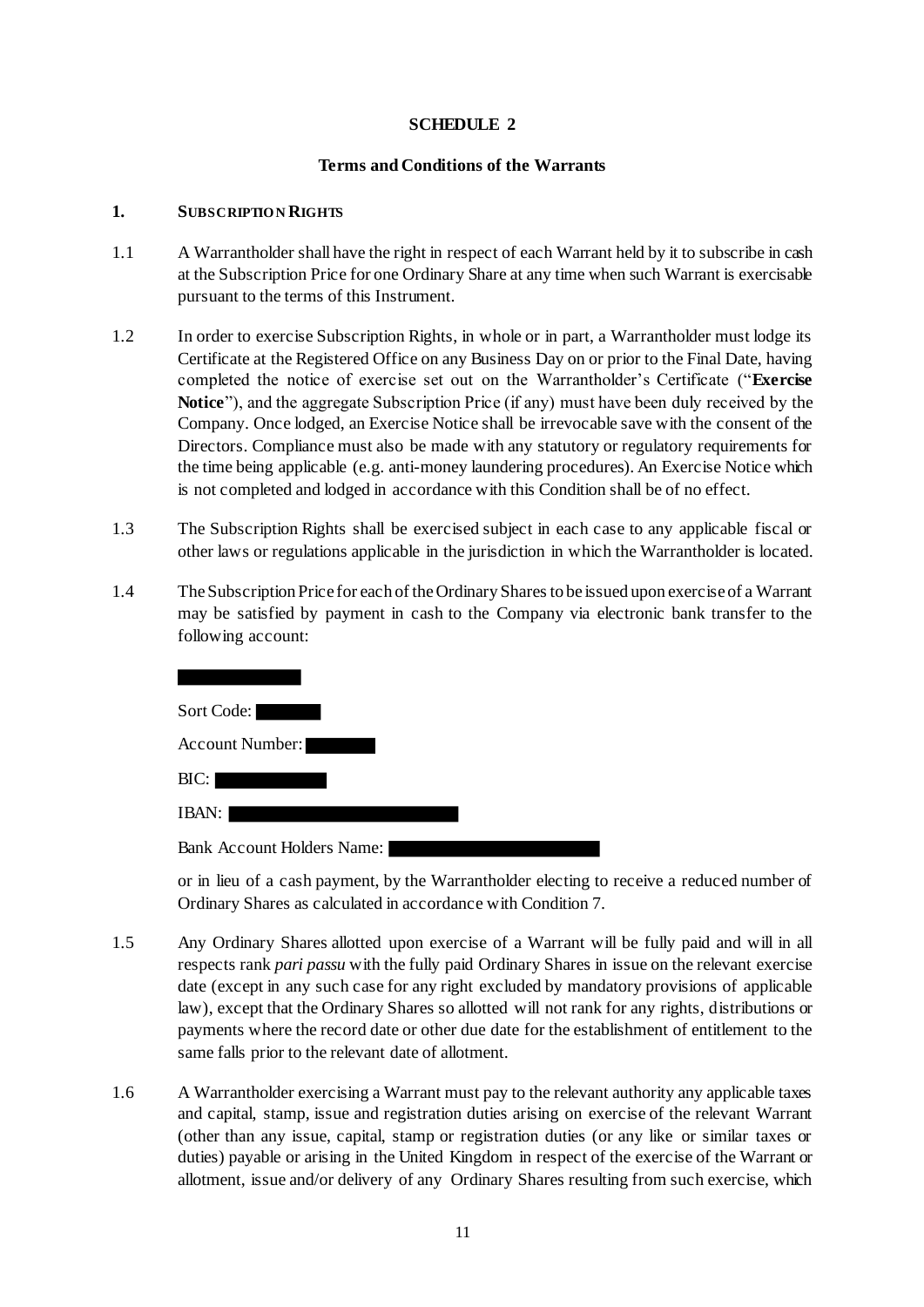shall be payable by the Company) and such holder shall be responsible for all, if any, taxes arising by reference to any disposal or deemed disposal of a Warrant or interest therein in connection with such exercise.

- 1.7 Any Ordinary Shares to be issued on exercise of the Warrants will be allotted and issued by the Company in certificated registered form or in uncertificated form in CREST (at the option of the Warrantholder) no later than 10 Business Days after such exercise.
- 1.8 Following allotment and issue in accordance with Condition 1.7, if applicable certificates for the Ordinary Shares issued on exercise of the Warrants shall be dispatched to the address specified in the Exercise Notice by mail free of charge (but uninsured and at the risk of the person entitled thereto) no later than 10 Business Days after allotment and issue of the relevant Ordinary Shares, and the Company shall, or shall procure that its registrars shall, enter the Warrantholder's name in the register of members of the Company as the holder of the Ordinary Shares issued on exercise of the relevant Warrants. In the event of a partial exercise by a Warrantholder of the Subscription Rights comprised in its Certificate, the Company shall at the time of issue of the Ordinary Shares dispatch by mail free of charge (but uninsured and at the risk of the person entitled thereto) a fresh Certificate in the name of the Warrantholder for any balance of his Subscription Rights remaining exercisable.

## **2. ADJUSTMENT OF SUBSCRIPTIO N RIGHTS**

- 2.1 Upon any Adjustment Event, the number and/or nominal value of Ordinary Shares to be subscribed for on any subsequent exercise of the Subscription Rights will be increased or reduced, as the case may be, as the Auditors acting as experts and not as arbitrators shall certify as being necessary in order that, after such adjustment, a Warrantholder will be in the same economic position as it had been prior to the adjustment and notice of any such adjustment will be sent to each Warrantholder within 10 Business Days thereafter. A Certificate reflecting the adjusted entitlement of each Warrantholder will be issued by the Company to each Warrantholder within 10 Business Days of the surrender by it of its existing Certificate.
- 2.2 Condition 2.1 shall not apply in respect of any allotment or issue of Ordinary Shares (or instruments or rights convertible or exchangeable into Ordinary Shares) for cash or in respect of any of the events referred to in paragraphs (B) and (C) of the definition of Adjustment Event set out in Schedule 3 insofar as the Fair Market Value per Ordinary Share immediately prior to the Adjustment Event is £0.75 (75 pence) or more.

## **3. ADMISSIO N TO LISTING AND TRADING**

- 3.1 If at the time of the exercise of Warrants, the Ordinary Shares (or any of them) are admitted to trading on AIM (or listed on the Official List of the Financial Conduct Authority and admitted to trading on the London Stock Exchange's main market for listed securities, or admitted to listing and/or trading on any other Recognised Investment Exchange), the Company will as soon as reasonably practicable apply for admission to trading (and listing if applicable) of such Ordinary Shares on the relevant exchange and shall use its reasonable best efforts to secure such admission.
- 3.2 No application has or will be made to any stock exchange for the Warrants to be listed or otherwise traded or dealt in.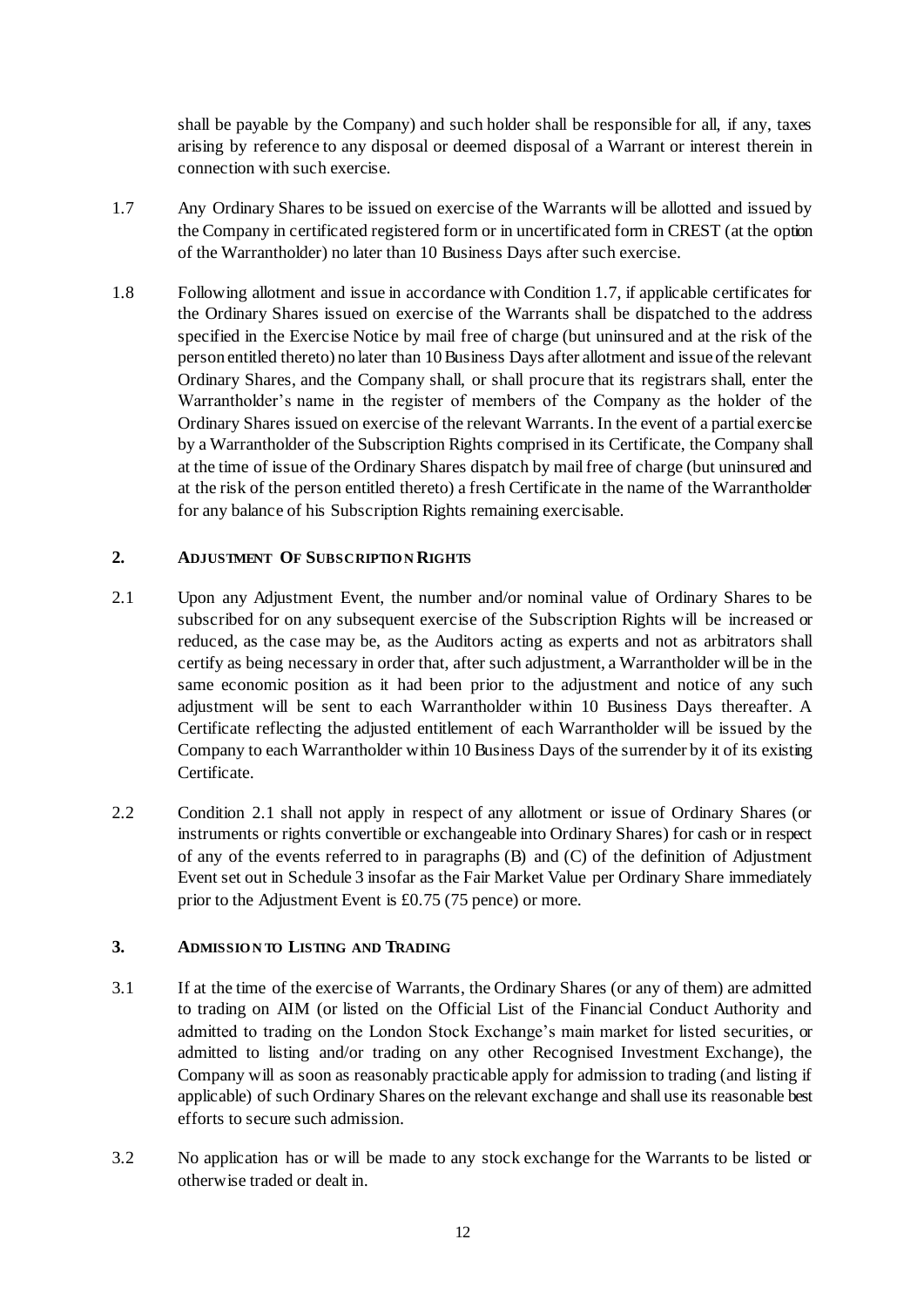### **4. WINDING UP**

If, at any time on or prior to the Final Date, an order is made or an effective resolution is passed for the voluntary winding up of the Company (except for the purpose of reconstruction or amalgamation, in which case the Company will procure that each Warrantholder is granted by the reconstructed or amalgamated company a substituted warrant of a value equivalent to the value of his Warrants immediately prior to such reconstruction or amalgamation in substitution, as the Warrantholder(s) acknowledge(s), for and to the exclusion of the Warrant) each Warrantholder will be entitled for the purpose of ascertaining its rights in the winding up to be treated as if it had immediately before the date of the passing of the resolution fully exercised its rights to acquire Ordinary Shares pursuant to its Warrants and in that event it shall be entitled to receive out of the assets available in the liquidation *pari passu* with the holders of the Ordinary Shares such a sum as it would have received had it been the holder of all such Ordinary Shares to which it would have become entitled by virtue of such exercise. The rights of the Warrantholders under this Condition [4](#page--1-3) shall be calculated by the Auditors whose determination shall (save in the case of manifest error) bind the Company and the Warrantholders. Subject to this Condition the Warrants shall lapse on liquidation of the Company.

### **5. VARIATIO N OF RIGHTS**

- 5.1 Subject to Conditions [5.2](#page-18-0) and [5.3,](#page-18-1) the rights for the time being attached to the Warrants may only be altered or abrogated with the consent in writing of the Company and all of the Warrantholders at that time.
- <span id="page-18-0"></span>5.2 For the avoidance of doubt, the Company will not be required to obtain any further written consent of the Warrantholders for the purposes of updating and reissuing the Warrantholders' Certificates to record the updated Subscription Price of £0.008 (0.8 pence) (being the new nominal value of the Ordinary Shares) following the Sub-Division as contemplated by clause [5](#page--1-4) of the Warrant Instrument.
- <span id="page-18-1"></span>5.3 In addition, the Directors may amend the provisions of the Warrants without the consent of the Warrantholders if such amendment is an inconsiderable, minor technical revision which would not be prejudicial to the interests of the Warrantholders. Any such amendment shall be notified to the Warrantholders in writing as soon as reasonably practicable.

### <span id="page-18-2"></span>**6. TAKEO VER PRO VISIO NS**

6.1 Subject to Condition [6.2,](#page--1-8) if at any time an offer is made to all holders of Ordinary Shares (or all such holders other than the offeror and/or any company Controlled by the offeror and/or any person acting in concert with the offeror (the "**Offeror**")) to acquire the whole or any part of such Ordinary Shares as a result of which the right to cast a majority of the votes which may ordinarily be cast on a poll at a general meeting may become vested in the Offeror (a "**General Offer**"), the Company shall give notice to the Warrantholders of such offer within five Business Days of it being made. The publication of an explanatory circular in relation to a scheme of arrangement under Part 26 of the Act ("**Scheme**") providing for the acquisition by any person of the whole or any part of such Ordinary Shares shall be deemed to be the making of an offer for the purposes of this Conditio[n 6.1](#page-18-2).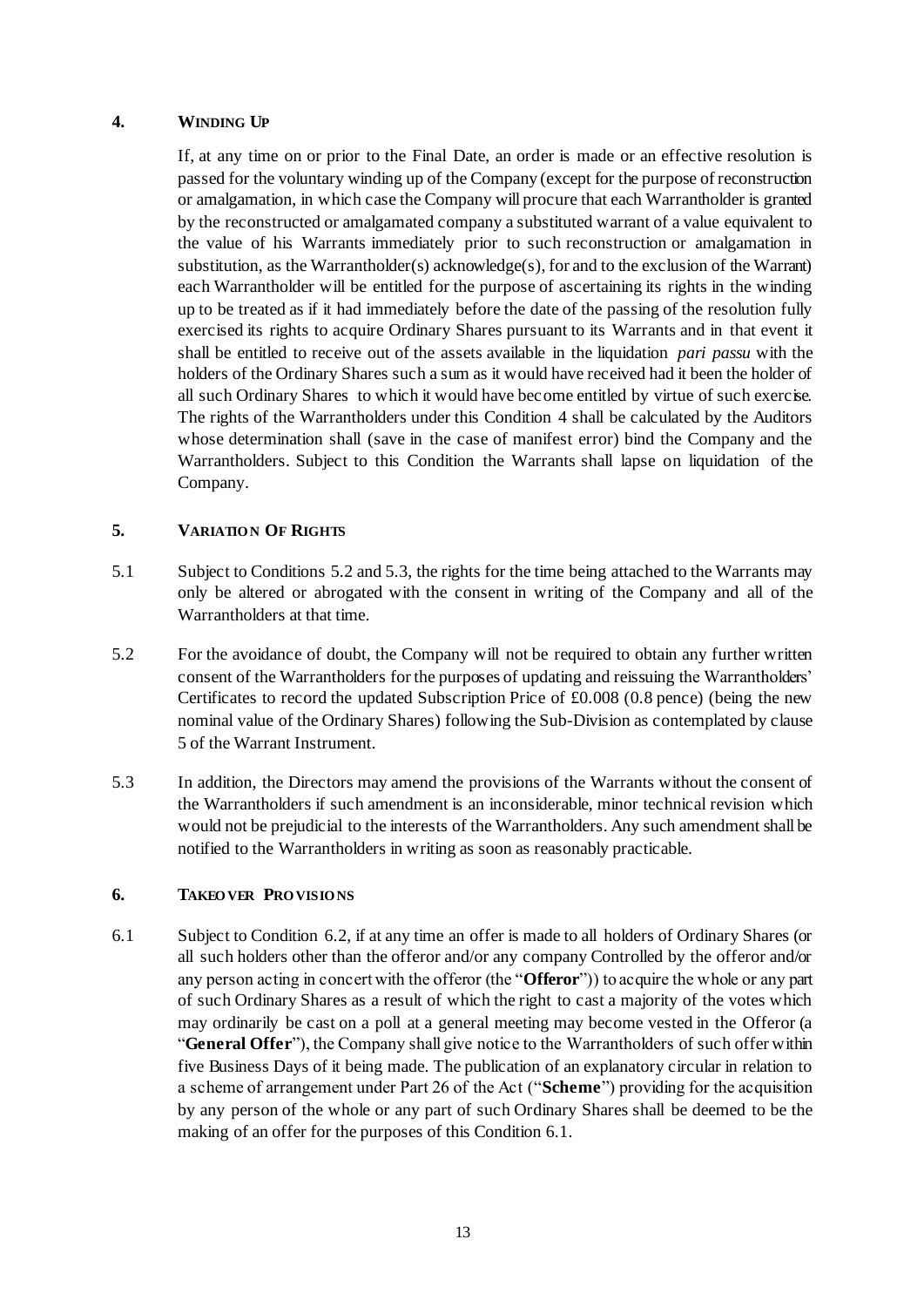- 6.2 Following the service of any notice referred in in Condition [6.1,](#page--1-11) a Warrantholder shall be entitled to exercise some or all of the Warrants held by that Warrantholder in accordance with these Conditions either unconditionally or (if so stated in the relevant Exercise Notice) conditionally upon the General Offer becoming or being declared wholly unconditional or in the case of a Scheme upon it being sanctioned by the court. In the case of a Scheme, if Warrants are exercised conditionally upon the Scheme being sanctioned by the court, the Company will procure that Ordinary Shares are issued pursuant to Condition [1](#page--1-12) prior to the record time for the Scheme so that such Ordinary Shares will be subject to the Scheme.
- 6.3 The Subscription Rights will lapse to the extent that they have not been exercised within 30 calendar days after the General Offer becoming or being declared wholly unconditional or in the case of a Scheme within 30 calendar days after it being sanctioned by the court and the order filed with the registrar of companies in accordance with section 899 of the Companies Act 2006.
- 6.4 The provisions of this Condition [6](#page--1-13) do not apply in respect of a scheme of arrangement to implement a reorganisation to which Condition [12](#page--1-14) applies so long as the Company complies with its obligations under that Condition.

## <span id="page-19-0"></span>**7. CASHLESS EXERCISE**

- 7.1 In place of a subscription at the aggregate Subscription Price and so long as the Cash Cancellation Price (as defined below) is greater than zero, a Warrantholder may, at its sole discretion, elect to receive a reduced aggregate number of Ordinary Shares upon exercise of the Warrants. In that event, the Company shall:
	- (A) cancel (and be deemed to hold for the Warrantholder the Cash Cancellation Price per cancelled Warrant) that portion of the Warrants representing the number of Ordinary Shares specified in the Exercise Notice (the "**Cancelled Warrants**") as will realise a Cash Cancellation Price which is as nearly as practicable equal to (but not less than) the aggregate Subscription Price payable by the Warrant Holder on exercise of the remaining Warrants specified in the Exercise Notice (the "**Remaining Warrants**");
	- (B) allot and issue to the relevant Warrantholder the number of Ordinary Shares to which he is entitled in respect of the Remaining Warrants in accordance with Condition [1](#page--1-12) and apply so much of the aggregate Cash Cancellation Price arising under Condition [7.1\(](#page-19-0)A) in satisfaction of (i) the amount payable by the Warrantholder on exercise of the Remaining Warrants; and (ii) paying up the Ordinary Shares issued under this Condition [7.1\(](#page-19-0)B); and
	- (C) pay to the Warrantholder that part (if any) of the aggregate Cash Cancellation Price arising under Condition [7.1\(](#page-19-0)A) as has not been applied pursuant to Condition [7.1\(](#page-19-0)B).
- 7.2 In relation to Warrants which are to be cancelled, the "**Cash Cancellation Price**" means  $(a \times b)$  - c where:
	- a = the number of Ordinary Shares which would be issued if such Warrants were exercised on the date of cancellation;
	- b = the Fair Market Value of an Ordinary Share as at the date of the relevant Exercise Notice;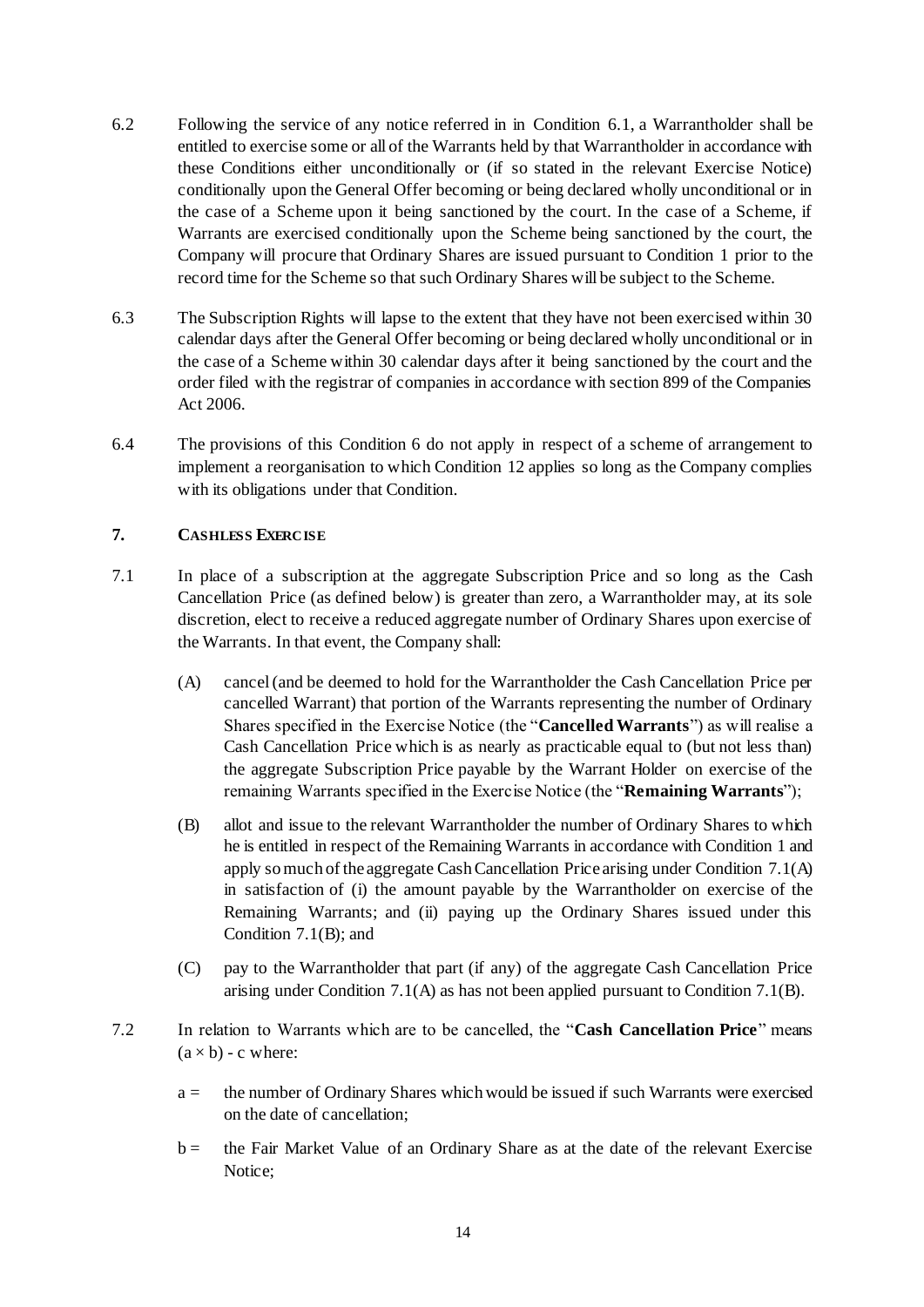- c = the aggregate Subscription Price payable were such Warrants to be exercised on the date of cancellation.
- 7.3 The Company agrees and acknowledges that the Ordinary Shares to be issued to the Warrantholder in accordance with Condition [7.1](#page--1-15) shall be issued credited as fully paid up at the Subscription Price and the Warrantholder agrees and acknowledges that it waives its Subscription Rights to any Ordinary Shares represented by the Cancelled Warrants.

## **8. LO ST OR DESTRO YED CERTIFICATES**

- 8.1 If any Certificate is worn out or defaced then upon production of such Certificate to the Directors they may cancel it and issue a new replacement Certificate. If any Certificate be lost or destroyed then upon proof thereof to the reasonable satisfaction of the Directors (or in default of proof, on such indemnity as the Directors may deem adequate being given) a new replacement Certificate may be given to the persons entitled to such lost or destroyed Certificate free of charge (save as regards any payment pursuant to any such indemnity).
- 8.2 An entry as to the issue of the new Certificate and indemnity (if any) shall be made in the Register of Warrantholders.

## **9. NO TICES**

- 9.1 Any notice or other document (including a Certificate) may be given or sent to any Warrantholder by sending the same by post in a pre-paid envelope addressed to such Warrantholder to its registered address or to the address (if any) supplied by it to the Company for the giving of notice to it.
- 9.2 In the case of joint holders a notice given to the Warrantholder whose name stands first in the Register of Warrantholders shall be sufficient notice to all joint holders.
- 9.3 Any notice required to be given to the Company may be given either personally or by sending it by post to the Registered Office marked for the attention of the Company Secretary or to such other address as the Company may from time to time notify Warrantholders.
- 9.4 Any notice given or document sent by post shall be deemed to be served on the day after it is posted or, if such a day is not a Business Day, then on the next following Business Day. In proving such service or receipt it shall be sufficient to prove that the envelope containing the notice or document was properly addressed, stamped and posted.
- 9.5 Any Warrantholder who shall from time to time give to the Company an address at which any notice may be served upon him shall be entitled to have notice served on him at such address.
- 9.6 Any person who by operation of law, transmission or other means whatsoever shall become entitled to any Warrant shall be bound by every notice in respect of such Warrant which prior to his name and address being entered on the Register of Warrantholders shall be duly given to the person from whom he derives his title to such Warrant.

## **10. OTHER PRO VISIO NS**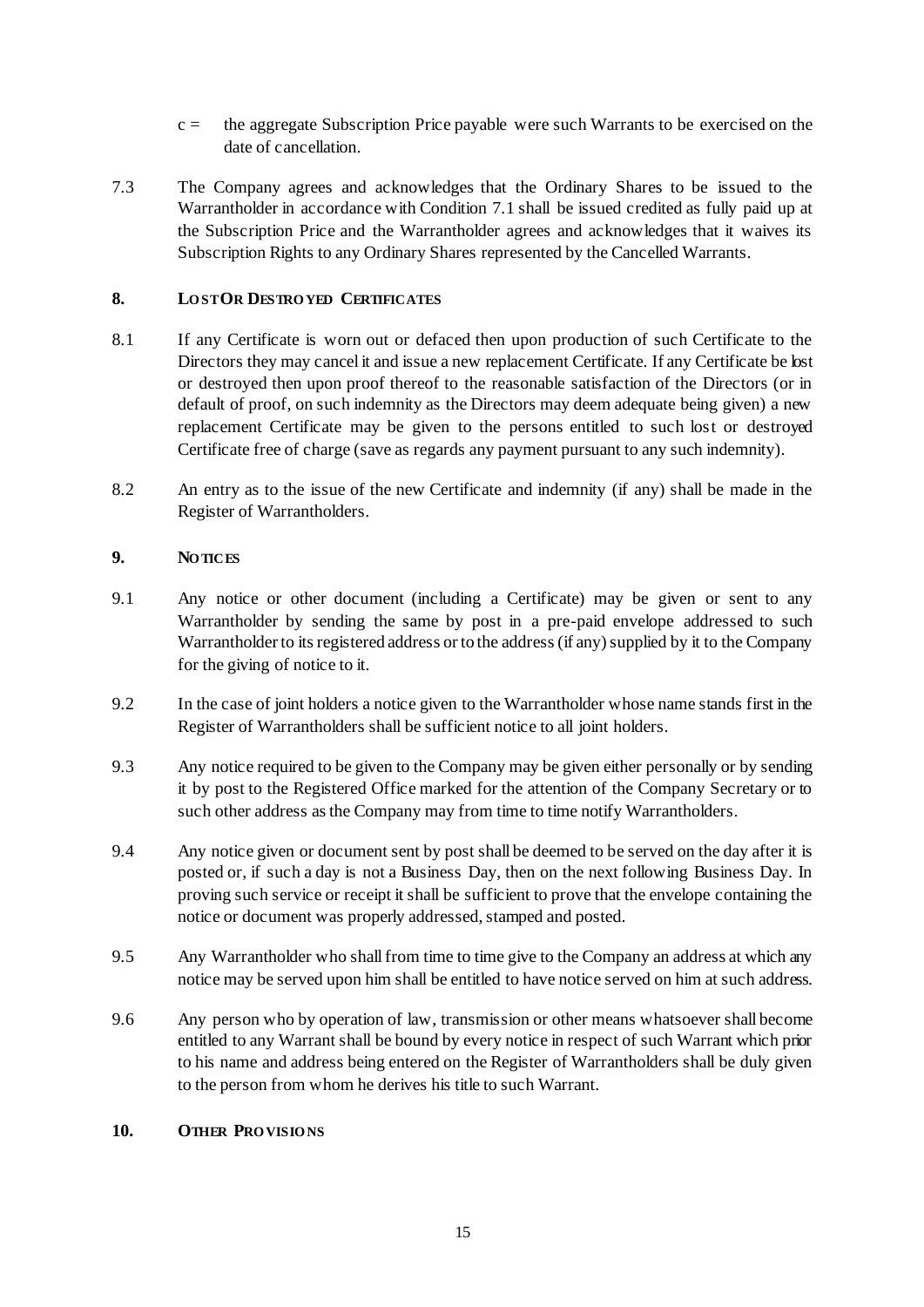- 10.1 A Certificate shall be issued to each Warrantholder in respect of its registered holding of Warrants. The persons in whose names Warrants are registered will (except as required by law or where ordered by a court of competent jurisdiction) be deemed to be, and be treated as, the holders and absolute owners of the relevant Warrants for all purposes (regardless of any notice of ownership, trust or any interest in them or their theft or loss) and no person shall be liable for treating the holders as such.
- 10.2 The Warrants are direct and unsecured obligations of the Company, ranking *pari passu* and without any preference among themselves and (save for any obligations to be preferred by law) at least equally with the Company's other present and future unsecured and unsubordinated obligations.
- 10.3 A copy of the Warrant Instrument shall be kept at the Registered Office. A Warrantholder and any person authorised by a Warrantholder may at all reasonable times during office hours inspect such copy.

## **11. TRANSFER**

- 11.1 Subject to Condition 11.2, the Warrants are not transferable except with the prior written consent of the Company.
- 11.2 A Warrantholder may freely transfer the Warrants in whole or in part (but not less than 500,000 Warrants per transfer) to any of such Warrantholder's Affiliates upon written notice to the Company.
- 11.3 Where Warrants are transferred in accordance with this Condition, promptly upon receipt of the written transfer instrument and Certificate by the Company (and subject to compliance with any relevant statute relating to stamp duties), the Company shall register the transfer and issue a new Certificate to the transferee for the number of Warrants comprised in the transfer and, where applicable, a Certificate for the balance of any Warrants to the transferor.
- 11.4 No beneficial interest in any Warrant shall be disposed of without the presentation for registration of a transfer and Certificate in respect of such Warrant in accordance with this Condition.

# **12. CO MPANY REO RGANISATIO NS - EXCHANGE OF WARRANTS**

- 12.1 A company reorganisation occurs if the Company merges with or transfers all or substantially all of its assets and undertaking to a new company ("**Newco**") and the shareholders of Newco are substantially the same as the shareholders of the Company immediately before the Company reorganisation, with shares having the same rights as those of the Company.
- 12.2 If there is a company reorganisation, the Company shall, save to the extent proposed by the Company and sanctioned by a Consent, ensure that new warrants over the share capital of the Newco are granted with equivalent rights and on terms applying in this instrument mutatis mutandis and on such grant the existing Warrants shall lapse.

## **13. INFO RMATIO N RIGHTS OF WARRANTHO LDERS**

13.1 The Company shall: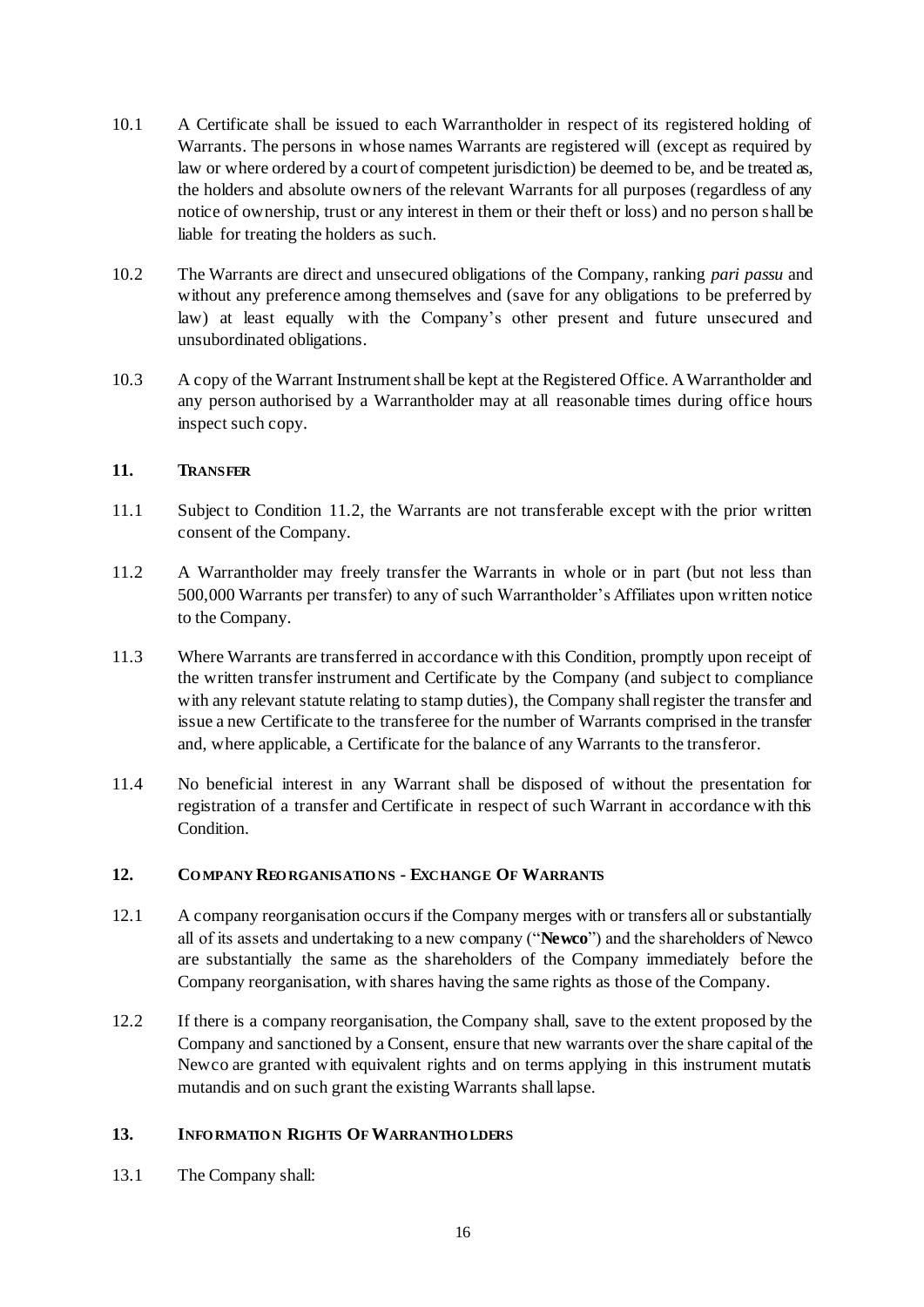- (a) send to each Warrantholder a copy of its annual reports and audited accounts together with all documents required by law to be annexed to that report at the same time they are provided to the holders of the Ordinary Shares; and
- (b) send to each Warrantholder copies of any statements, notices or circulars sent to the holders of the Ordinary Shares.
- 13.2 The Warrantholder(s) may attend all general meetings of members of the Company and meetings of the holders of Ordinary Shares but may not vote at those meetings by virtue of or in respect of their holdings of Warrants.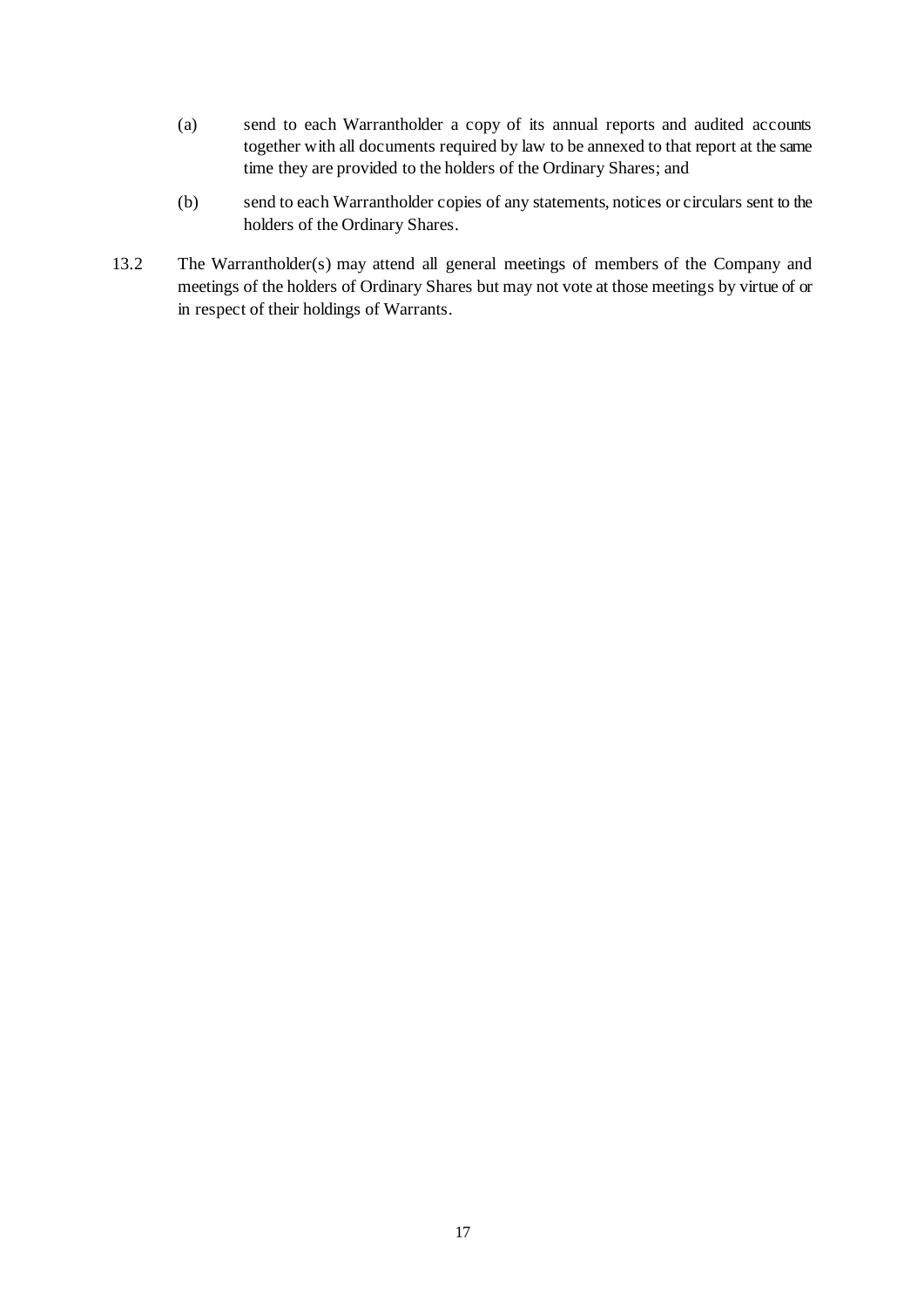#### **SCHEDULE 3**

#### **Adjustment Events**

#### "**Adjustment Event**" means:

- (A) any allotment or issue of Ordinary Shares (or instruments or rights convertible or exchangeable into Ordinary Shares), including any issue out of profits or share premium account or other reserves, where the consideration for such allotment or issue is at a price per Ordinary Share which is less than the Fair Market Value of an Ordinary Share at the date of such allotment or issue but excluding:
	- (i) any allotment or issue of Ordinary Shares pursuant to the exercise of Warrants;
	- (ii) any allotment or issue of Ordinary Shares in connection with employee share schemes;
	- (iii) any allotment or issue of Ordinary Shares pursuant to the Strategic Research Agreements (as such term is defined in the Note Purchase Agreement);
	- (iv) the grant of rights of Conversion of the principal amount the Notes (including any Redemption Premium) (as each such preceding capitalised term is defined in the Note Purchase Agreement) into Ordinary Shares under the Note Purchase Agreement; or
	- (v) any allotment or issue of Ordinary Shares upon the exercise of such rights of Conversion (as such term is defined in the Note Purchase Agreement) in accordance with clause 7 (*Conversion and Asset Purchase*) of the Note Purchase Agreement;
- (B) any re-designation or amendment of the terms of any security or instrument such that it becomes convertible or exchangeable into an Ordinary Share where the aggregate of:
	- (i) the consideration received by the Company in respect of the original allotment or issue of such instrument or security;
	- (ii) the consideration (if any) received by the Company in respect of such redesignation or amendment; and
	- (iii) the consideration (if any) received or to be received by the Company in connection with any conversion or exchange,

is less than the Fair Market Value per Ordinary Share at the date of such re-designation or amendment, provided that: (i) if an adjustment is made pursuant to this paragraph (B) there shall be no subsequent adjustment pursuant to paragraph (A) above if and when the security or instrument is subsequently converted or exchanged, but (ii) if no adjustment is made pursuant to this paragraph (B) a subsequent adjustment may be made under paragraph (A) above if and when the security or instrument is subsequently converted or exchanged;

(C) any re-designation or amendment of the terms of any security or instrument such that it is converted or exchanged into or becomes an Ordinary Share where the aggregate of: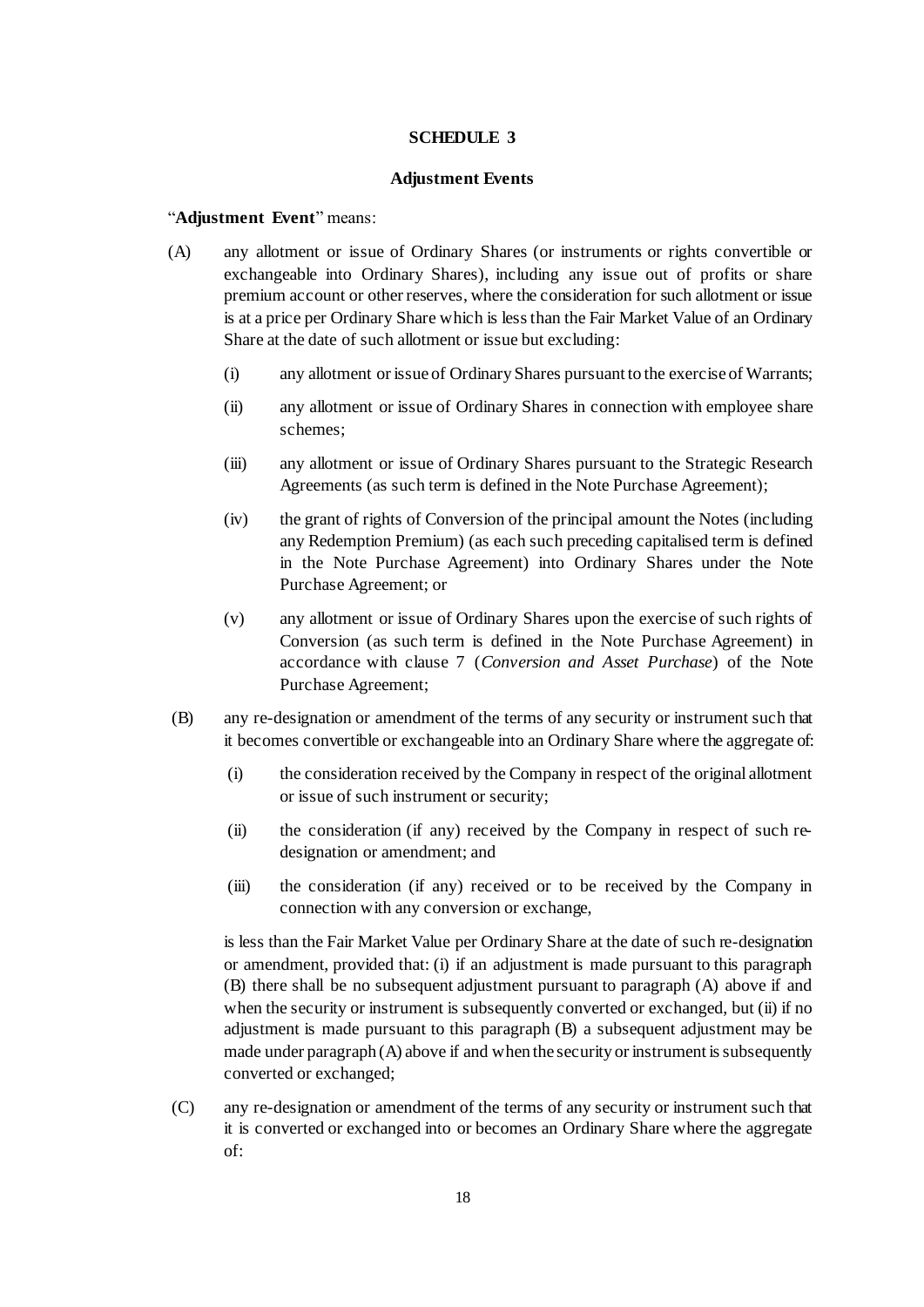- (i) the consideration received by the Company in respect of the original allotment or issue of such instrument or security,
- (ii) the consideration (if any) received by the Company in respect of such redesignation or amendment; and
- (iii) the consideration (if any) received by the Company in connection with any conversion or exchange,

is less than the Fair Market Value per Ordinary Share at the date of such re-designation or amendment, provided that if an adjustment occurs pursuant to this paragraph (C) there shall be no subsequent adjustment pursuant to paragraph (A) above;

- (D) any sub-division or consolidation or reclassification of Ordinary Shares but excluding the Sub-Division;
- (E) any cancellation or reduction of the Company's share capital, share premium account or capital redemption reserve or any purchase or redemption of Ordinary Shares or instruments or rights convertible into Ordinary Shares; or
- (F) any increase in the nominal value of Ordinary Shares by way of capitalisation of reserves.